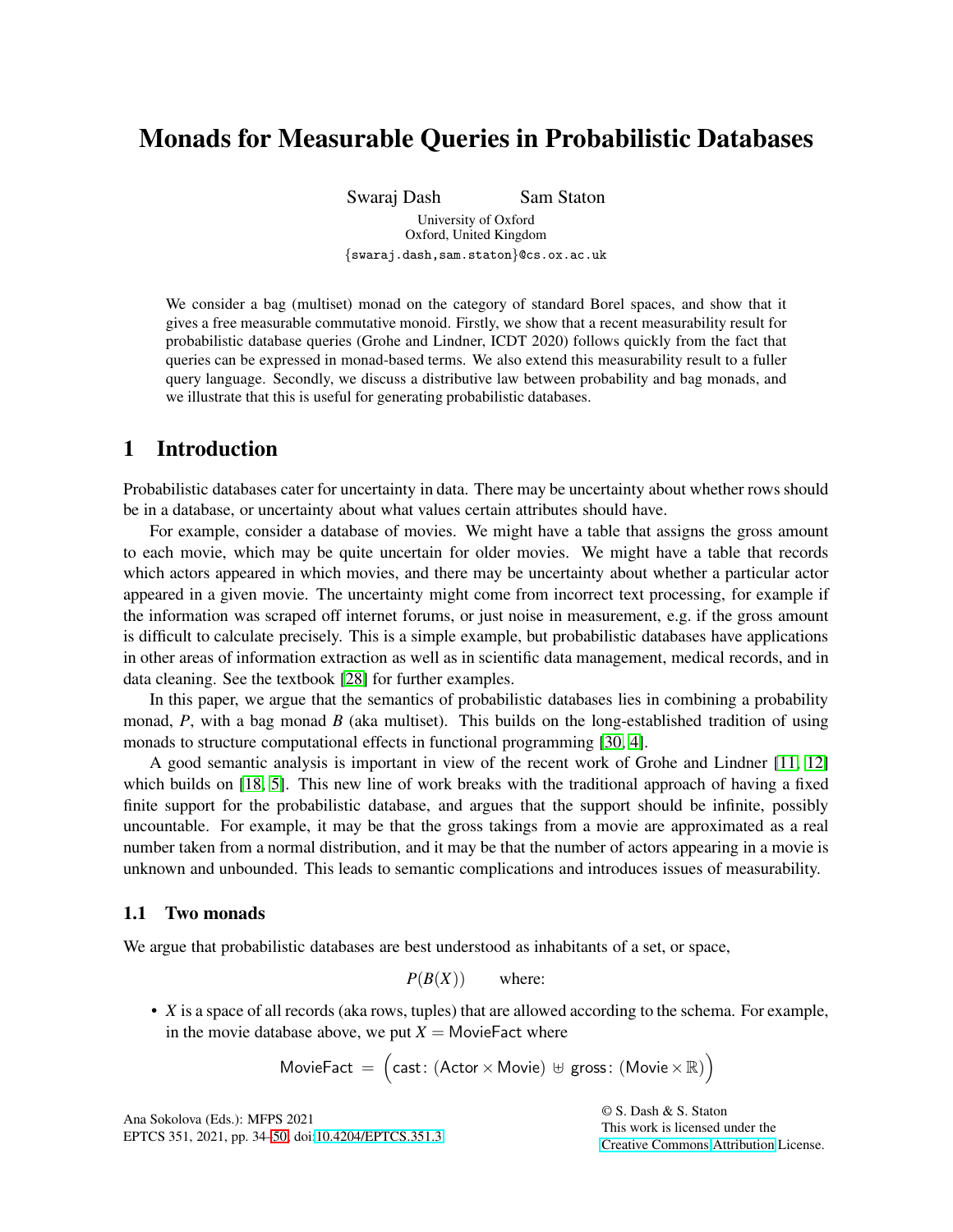since we can either record that an actor appeared in a movie, or that a movie had a certain gross. (Here we are using a standard notation for tagged disjoint unions.)

- *B* is a monad of bags (aka multisets). So *B*(*X*) is the space of bags over *X*, and these are the *deterministic* databases for the given schema.
- *P* is a probability monad. So  $P(B(X))$  is the space of probability distributions (or measures) over the space of deterministic databases, and these are the probabilistic databases for the given schema.

In the traditional case, studied in [\[28\]](#page-16-1), the probability distributions have finite support. In the general setting proposed by [\[12\]](#page-15-2), the support of a distribution is uncountable. This is formalized using measure theory, by placing a  $\sigma$ -algebra on *X*, by deriving a  $\sigma$ -algebra on *B*(*X*) and *P*(*B*(*X*)). We can regard this as moving from the category of sets to a category of measurable spaces. As we will show (Theorem [3\)](#page-8-0), the bag monad *B* extends to a monad on the category of measurable spaces. We can then regard *P* as the Giry monad on the category of measurable spaces [\[8\]](#page-15-5).

We clarify a subtle point. The support of the distributions in  $P(B(X))$  might be infinite, and this means that the set of records that have a chance of appearing in the database can be infinite. But this is a different issue from the sizes of the bags under consideration, which will always be finite. For example, there are infinite possibilities as to what the gross from a movie is, but the number of movies will always be finite. The number of actors in a movie is unbounded, but there is never an infinite cast list for a particular movie.

### 1.2 Measurable queries

In the deterministic setting, a query (aka view) translates a database from one schema to another. For example, we might ask,

<span id="page-1-0"></span>*"Which actors appeared in films that grossed at least \$200m?"* (1)

This is a function  $q : B(\text{MovieFact}) \to B(\text{Actor})$ . For probabilistic databases, the usual approach is to consider queries on deterministic databases, and then lift them to probabilistic databases. Semantically, this can regarded as the functorial action of the monad *P*, which gives a translation between probabilistic databases:

$$
P(q)
$$
 :  $P(B(\text{MovieFact})) \rightarrow P(B(\text{Actor}))$ 

Notice that if there is uncertainty about whether an actor appeared in a movie, or about what the gross of the movie was, then this will lead to uncertainty about whether that actor should appear in this view.

This functorial action  $P(q)$  amounts to pushing forward the probability measure. But this is only legitimate if the query *q* is measurable. In Theorem [4,](#page-11-0) we show that all queries are measurable provided they are definable in the standard BALG query language for bags [\[13\]](#page-15-6).

Our proof of measurability is straightforward, because most of the BALG query operations are directly definable from the monad structure of *B* (Theorem [3\)](#page-8-0). The remaining operations are easily de-finable from an fold construction (Theorem [1\)](#page-6-0), which is connected to the fact that  $B(X)$  is the free commutative monoid on *X*.

Measurability of a fragment of BALG is perhaps the main technical result of [\[12\]](#page-15-2). That work was groundbreaking, but here we have two additional contributions:

1. we show that the full language BALG is measurable, which allows us to also treat aggregation queries within the same framework, and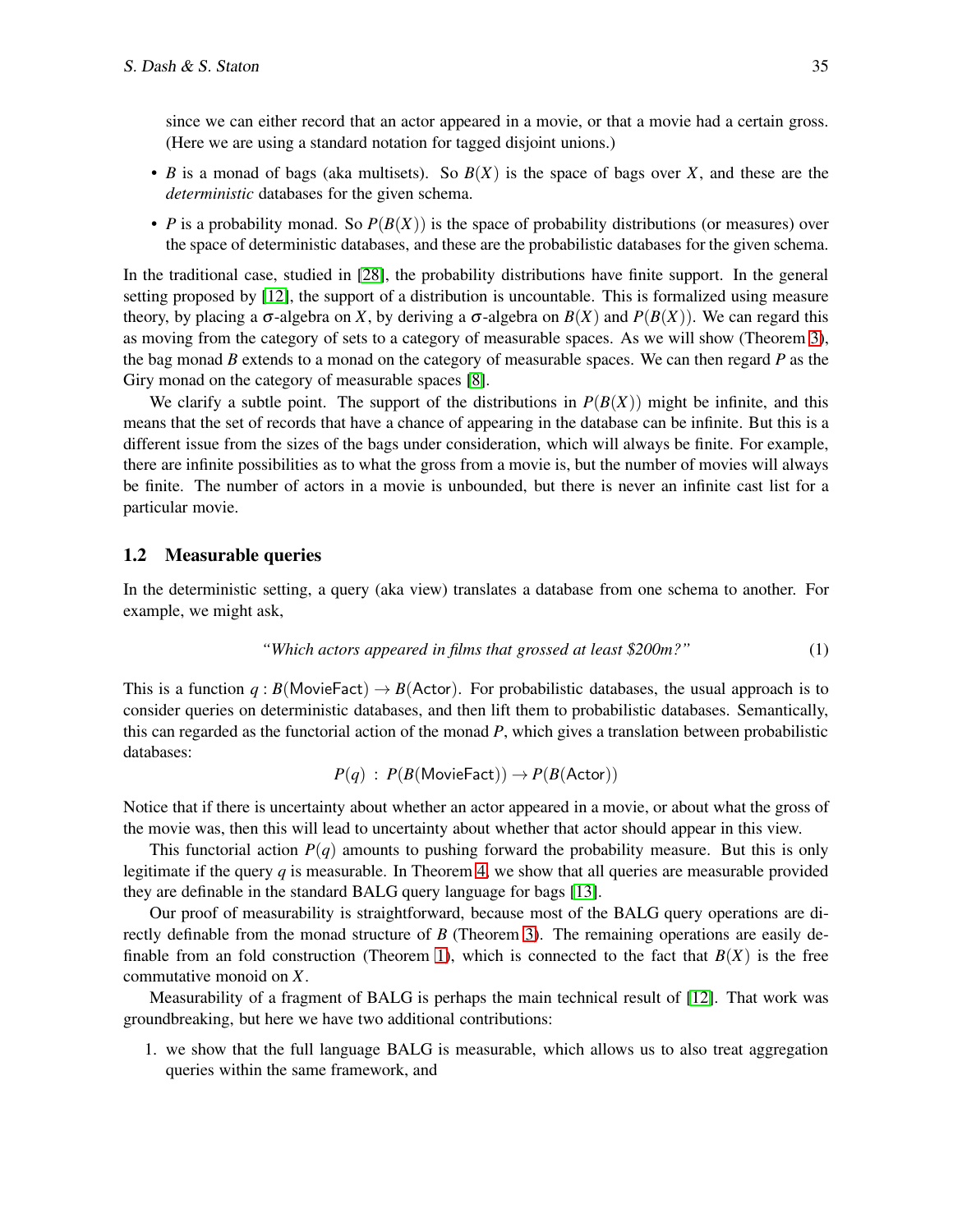2. we demonstrate that the proof of measurability is almost immediate from the categorical properties of the monad *B*.

We give the full details of BALG in Section [4.](#page-8-1) But for now we note that another way to see that the particular query [\(1\)](#page-1-0) is measurable is that it can be written in the monad comprehension syntax as

$$
q(b) = \{ |a| \mathop{\sf cast}(a,m) \leftarrow b, \mathop{\sf gross}(m',r) \leftarrow b, m = m', r > 20000000000 \, | \}
$$

This comprehension syntax works for any strong monad (Section [2.2.1](#page-4-0) and [\[30\]](#page-16-2)), indeed it is merely a convenient shorthand for

$$
b \gg \lambda x.b \gg \lambda y.
$$
   
  $\begin{cases} \text{return}(a) & \text{if } x = \text{cast}(a, m), y = \text{gross}(m, r) \text{ and } r > 2000000000 \\ \varnothing & \text{otherwise} \end{cases}$ 

where  $\gg$  is the monad bind (Kleisli composition) and return is the monad unit. The predicates ( $\gt$ ,  $=$ ) are well-known to be measurable on the domains where they are used here, and so the query must be measurable.

As an aside, we remark that much work in the database literature is on computing the results of queries efficiently. In the probabilistic setting, this is even more of a problem. But in this paper (as in [\[12\]](#page-15-2)) we are focusing on the semantic aspects.

#### 1.3 Generating probabilistic databases

Having established the measurability of the query language, in Section [5](#page-12-0) we turn to investigate languages for generating probabilistic databases. For this we turn to the composite of the monads,  $P \circ B$ , which we have already shown to be a monad in [\[6\]](#page-15-7) (see also [\[16,](#page-15-8) [19\]](#page-15-9)). As we demonstrate, the language for the monad  $P \circ B$  appears to be ideal for generating probabilistic databases, at least as an intermediate language.

The paradigm for using infinite support probabilistic databases is still under debate, but typically one would begin from a deterministic database, and then add some randomness. Very simple kinds of randomness include

- adding noise to certain attributes, such as the movie gross, or blood pressure in a medical database;
- adding or deleting records at random, if there was uncertainty in the accuracy of those records.

We demonstrate how this can be done easily in the monad  $P \circ B$ . We also investigate a more elaborate model based on a GDatalog program, which translates very cleanly into the language of the *P*◦*B* monad.

#### 1.4 Connection with other work on programming semantics

Our work discusses probabilistic databases in the context of monads and functional programming, and so we bring the general ideas of probabilistic databases to the language of functional probabilistic programming languages. We have already prototyped our examples simply by implementing a bag monad in Haskell and using a standard Haskell library for probabilistic inference. The idea of applying ideas from probabilistic programming to databases already has some momentum on the practical side, through languages such as BayesDB [\[27\]](#page-16-3) and PClean [\[20\]](#page-15-10). Slightly further afield are probabilistic logic languages such as Blog [\[31\]](#page-16-4) and ProbLog [\[7\]](#page-15-11).

Probabilistic programming is a general approach for statistics. Within statistics, inhabitants of  $P(B(X))$  are well-known and important, and called 'point processes'.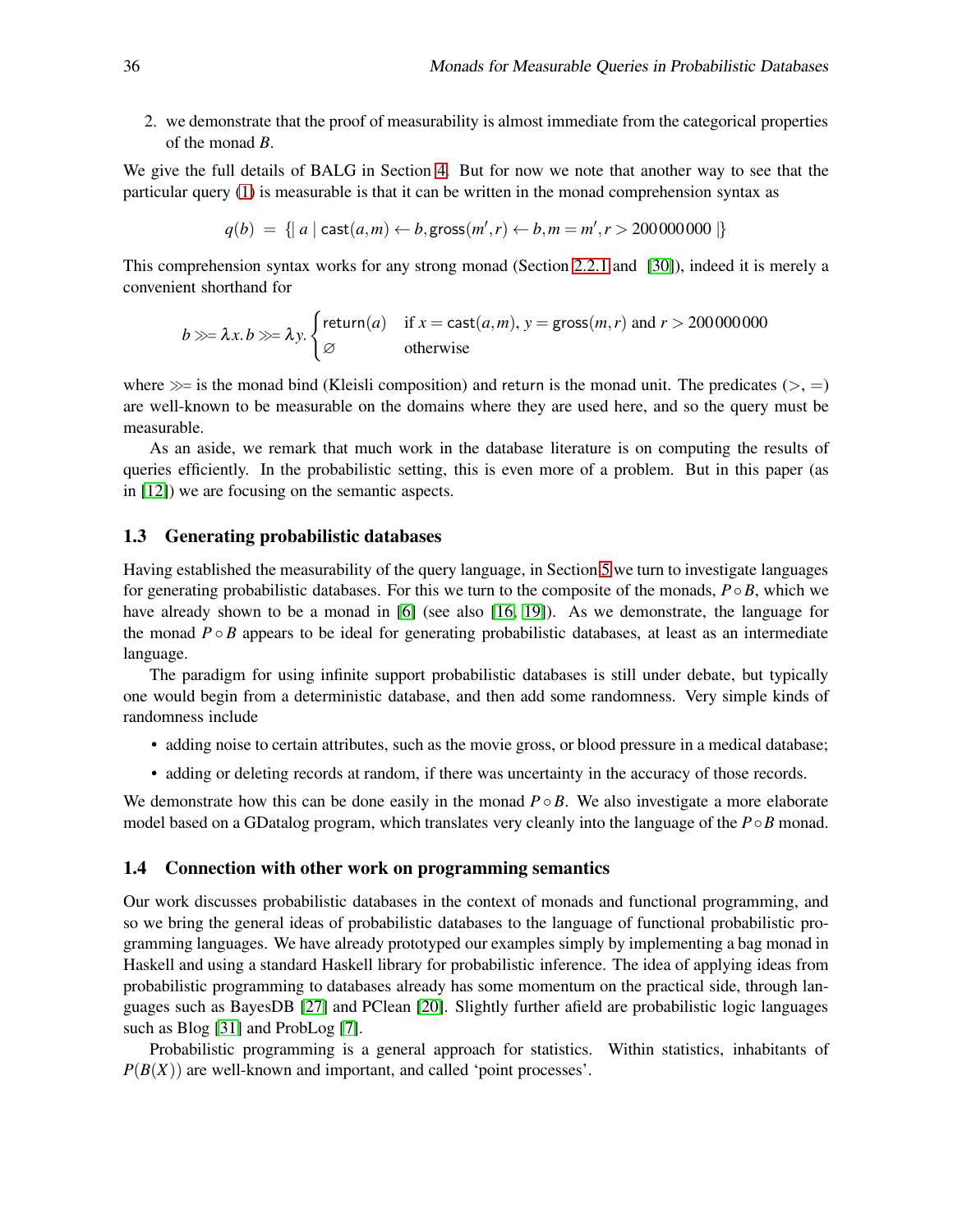Further over to the semantic side, we note that the relevance of bags for probability has recently been emphasised by Jacobs [\[16,](#page-15-8) [17\]](#page-15-12). Bags are a form of non-determinism, and the problem for combining nondeterminism and probability is notoriously subtle, although there has been plenty of recent progress [\[9,](#page-15-13) [19,](#page-15-9) [22,](#page-15-14) [23,](#page-15-15) [14,](#page-15-16) [29\]](#page-16-5). The particular combination we use here is trouble-free.

## 1.5 Summary

In this paper we show the following.

- The Bag monad extends to a strong monad on standard Borel spaces (Thm. [3\)](#page-8-0).
- The Bag monad gives a free commutative monoid, and has a 'fold' construction (Thm. [2,](#page-7-0) Thm. [1\)](#page-6-0).
- The BALG language for database queries always yields functions that are measurable (Thm. [4\)](#page-11-0).
- The composite monad *P*◦*B* combines probability and bags and is useful for generating probabilistic databases.

Acknowledgements. We are grateful to Peter Lindner for discussions. It has also been helpful to discuss this work with Martin Grohe, Bart Jacobs, Sean Moss, and Philip Saville. We acknowledge funding from Royal Society University Research Fellowship, the ERC BLAST grant, and the Air Force Office of Scientific Research under award number FA9550-21-1-0038. Any opinions, findings, and conclusions or recommendations expressed in this material are those of the author(s) and do not necessarily reflect the views of the United States Air Force.

## 2 Mathematical preliminaries

### 2.1 Measure theory

**Definition 1.** The *Borel sets* form the least collection  $\Sigma_{\mathbb{R}}$  of subsets of  $\mathbb{R}$  containing intervals  $(a,b) \subseteq \mathbb{R}$ which is closed under complementation and countable unions.

**Definition 2.** A σ-*algebra* on a set *X* is a nonempty family  $\Sigma_X$  of subsets of *X* that is closed under complements and countable unions. The pair (*X*,Σ*X*) is called a *measurable space* (we just write *X* when  $\Sigma_X$  can be inferred from context).

Given  $(X, \Sigma_X)$ , a *measure* is a function  $v : \Sigma_X \to \mathbb{R}^\infty_+$  such that for all countable collections of disjoint sets  $A_i \in \Sigma_X$ ,  $v(\bigcup_i A_i) = \sum_i v(A_i)$ . In particular,  $v(\emptyset) = 0$ . It is a *probability measure* if  $v(X) = 1$ .

**Definition 3.** Let  $(X, \Sigma_X)$  and  $(Y, \Sigma_Y)$  be measurable spaces. A measurable function  $f: X \to Y$  is a function such that  $f^{-1}(U) \in \Sigma_X$  when  $U \in \Sigma_Y$ .

**Definition 4.** A measurable space  $(X, \Sigma_X)$  is a *standard Borel space* if it is either measurably isomorphic to  $(\mathbb{R}, \Sigma_{\mathbb{R}})$  or it is countable and discrete.

(This is equivalent to the usual definition of standard Borel spaces, which involves Polish spaces.)

Standard Borel spaces include the measurable spaces of real numbers and the integers, as well as all finite discrete spaces such as the booleans. So all the measurable spaces that arise in probabilistic databases are standard Borel, and indeed the restriction to standard Borel spaces is also made in Grohe and Lindner (see [\[12,](#page-15-2) Section 3.1]). Standard Borel spaces are closed under countable products and countable coproducts. Moreover, the equality predicate  $X \times X \rightarrow$  Bool is measurable when *X* is a standard Borel space.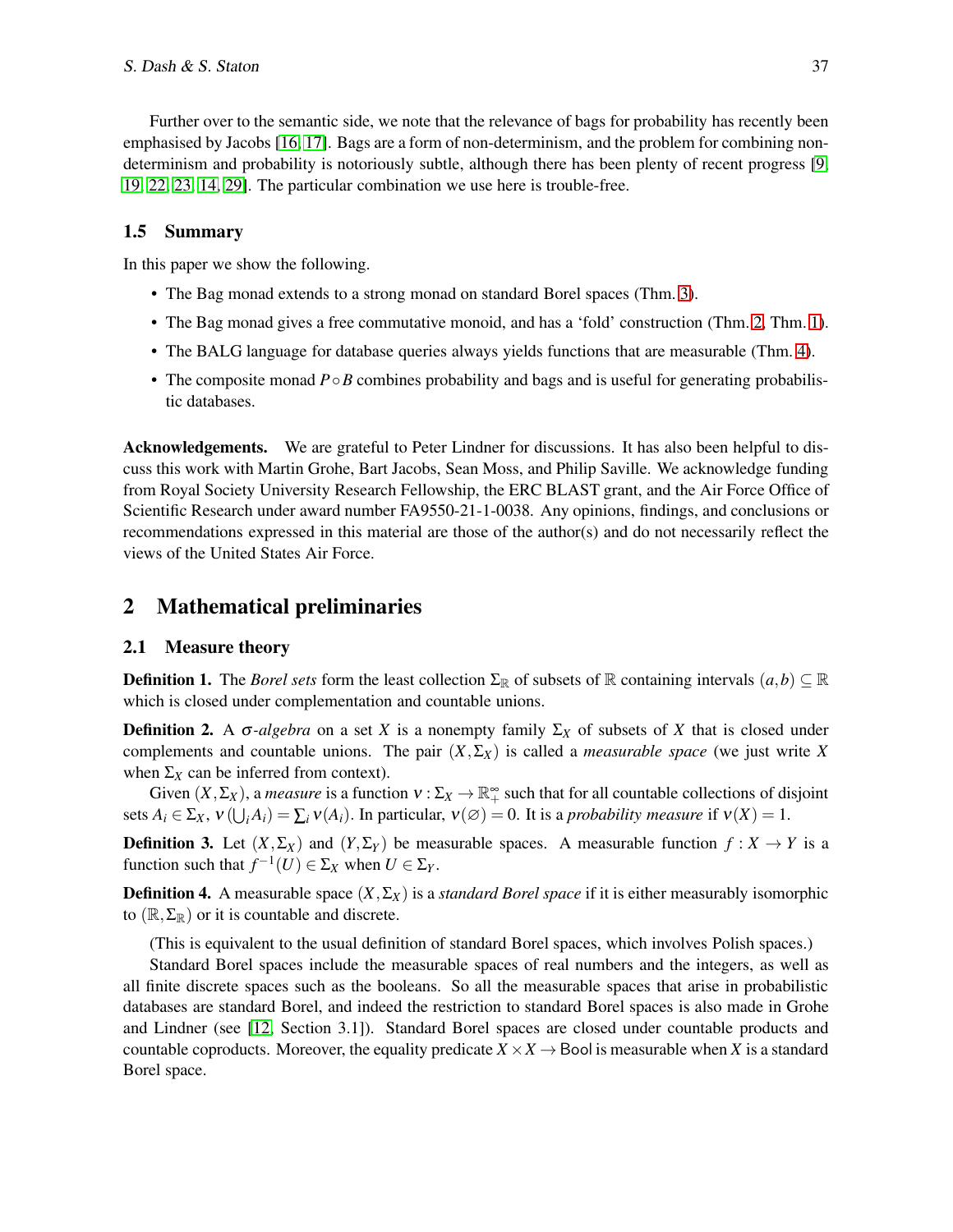## 2.2 Monads

**Definition 5.** A monad on a category is given by an object *TX* for each object *X*, a morphism  $X \to TX$ for each object *X*, and for objects *X* and *Y* and morphism  $f : X \to TY$  a morphism  $f = \ll: TX \to TY$  is given, satisfying identity and associativity laws (see e.g. [\[24\]](#page-16-6)).

A *strong* monad on a category with products is equipped with a morphism  $X \times TY \to T(X \times Y)$  that respects the structure (see e.g. [\[24\]](#page-16-6)).

The construction  $=\ll$  is sometimes called bind or Kleisli composition.

#### <span id="page-4-0"></span>2.2.1 Monad comprehension notation

For any strong monad we can use a comprehension notation, which is just syntactic sugar for chaining together compositions of <sup>=</sup><<. The name comes from the fact that this notation resembles set comprehension notation, and when *T* is the powerset monad on the category of sets, this is exactly set comprehension. But it makes sense for any monad, and is often used with the list monad [\[30\]](#page-16-2). As we will see (Section [4\)](#page-8-1), for the bag monad, it gives an alternative notation for queries based on products, projection and selection (see also [\[4\]](#page-15-0)).

Given  $f_1: A \to TX_1$ ,  $f_2: A \times X_1 \to TX_2$ ,  $f_3: A \times X_1 \times X_2 \to TX_3$ ,  $f_n: A \times X_1 \times \cdots \times X_{n-1} \to TX_n$ , and given  $g: A \times X_1 \times X_2 \times \cdots \times X_n \rightarrow Y$ , we write

$$
a \mapsto \{ | g(a,x_1,...x_n) | x_1 \leftarrow f_1(a), x_2 \leftarrow f_2(a,x_1),...,x_n \leftarrow f_n(a,x_1,...,x_{n-1}) | \}
$$

for the composite morphism

$$
A \xrightarrow{\bar{f}_1} T(A \times X_1) \xrightarrow{\bar{f}_2 = \ll} T(A \times X_1 \times X_2) \to \dots \xrightarrow{\bar{f}_n = \ll} T(A \times X_1 \times X_2 \times \dots \times X_n) \xrightarrow{T(g)} T(Y)
$$

where

$$
\bar{f}_i = A \times X_1 \times \ldots X_{i-1} \xrightarrow{(\mathrm{id}, f_i)} A \times X_1 \times \ldots X_{i-1} \times TX_i \xrightarrow{\mathrm{str}} T(A \times X_1 \times \cdots \times X_i).
$$

#### 2.3 The Giry monad

The Giry monad [\[8\]](#page-15-5) is a first key monad on measurable spaces. It also restricts to standard Borel spaces. If *X* is a measurable space, then  $P(X)$  is the set of probability measures on *X* equipped with the  $\sigma$ -algebra generated by  $A_r^U = \{p \in P(X) \mid p(U) \le r\}$ . The unit is given by the Dirac measures  $(\eta(x)(U) = 1)$  if *x* ∈ *U*, otherwise 0). The bind is given by Lebesgue integration: if  $f : X \to P(Y)$  then  $(f \ll p)(U) =$  $\int f(x)(U) p(dx)$ . The strength  $s: X \times PY \to P(X \times Y)$  is given by  $s(x, p)(U) = p(\{y \mid (x, y) \in U\})$ .

## <span id="page-4-1"></span>3 The bag monoid and monad on measurable spaces

Let *X* be a set. A bag, aka multiset, is a finite unordered list of elements of *X*, or more formally an equivalence class of lists under permutation. Equivalently, a bag is a function  $b : X \to \mathbb{N}$  such that  ${x | b(x) \neq 0}$  is finite, or more formally it is an integer valued finite measure.

In this section we will focus on bags in the category of standard Borel spaces. We will show that the bags form a free commutative monoid, and support a 'fold' operation. We will also show that the bag construction forms a strong monad.

We begin by defining the measurable space of bags on some measurable space.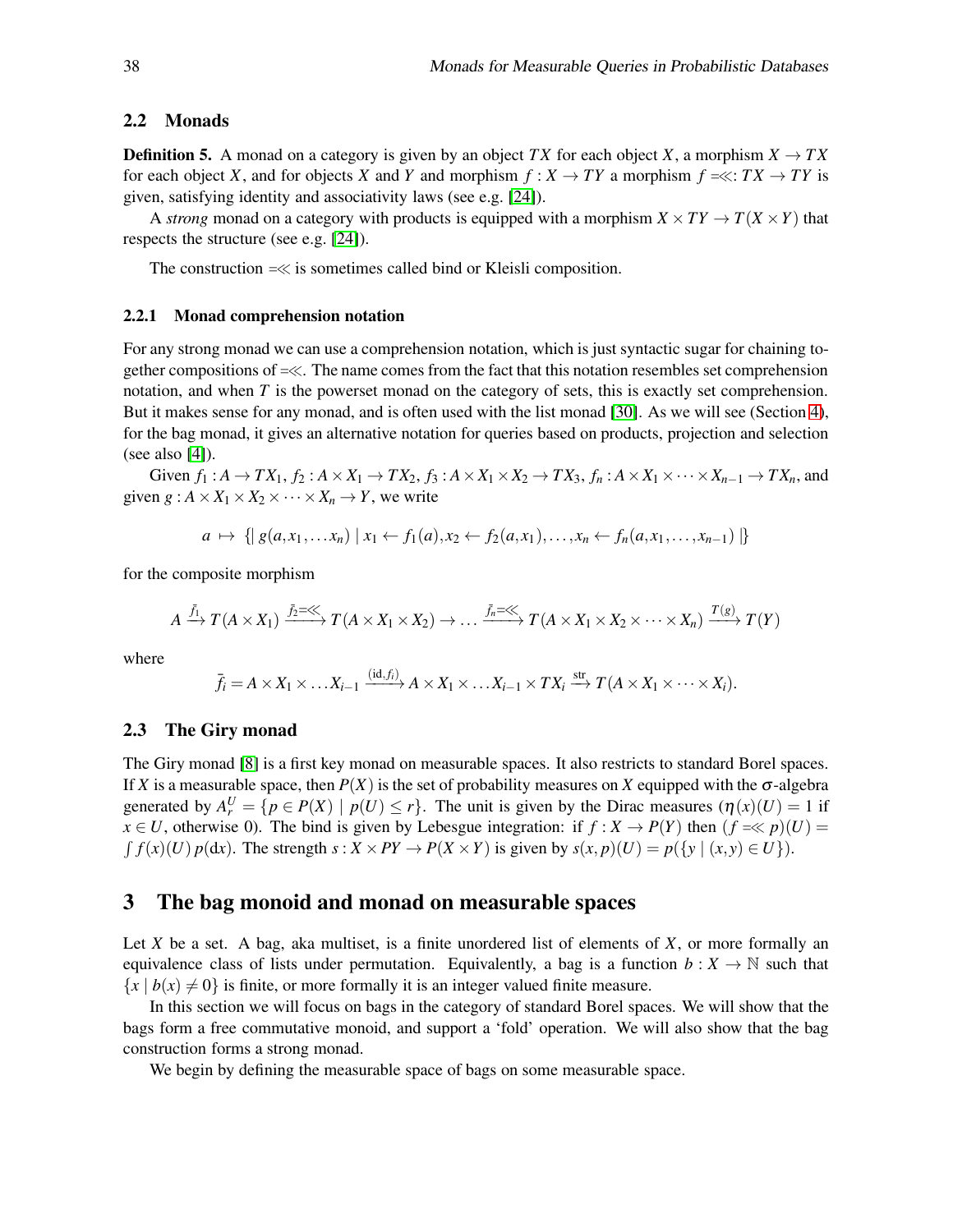Definition 6. Let *X* be a measurable space. Let *BX* be the set of bags on the set underlying *X*. Equip *BX* with the least  $\sigma$ -algebra  $\Sigma_{BX}$  containing the generating sets  $A_k^U = \{b \in BX \mid b \text{ contains exactly } 0 \}$ *k* elements in *U*}.

$$
\Sigma_{BX} = \sigma(\{A_k^U \mid U \in \Sigma_X, k \in \mathbb{N}\})
$$

Then  $(BX, \Sigma_{BX})$  is the measurable space of bags of X.

Some observations about the space of bags *BX* are helpful in what follows. First we note that for any measurable space *X* we can decompose the set *BX* of bags of *X* into a disjoint union of the set of bags *B<sub>n</sub>X* of size *n* for all  $n \in \mathbb{N}$ . We can equip each *B<sub>n</sub>X* with the sub- $\sigma$ -algebra. Then,

$$
BX = \biguplus_{n \in \mathbb{N}} B_n X.
$$

Second we record the following lemma.

<span id="page-5-0"></span>**Lemma 1.** Let X be a non-empty standard Borel space. The quotient function  $X^n \to B_n X$ , which takes a *tuple*  $(x_1, \ldots, x_n)$  *to the bag*  $\{ |x_1 \ldots x_n| \}$ *, is measurable, and has a measurable section*  $B_n X \to X^n$ *.* 

*Proof.* The idea is that we can regard  $B_nX$  as a space of sorted lists in  $X^n$ , as is common in practice in databases. Any standard Borel space is either isomorphic to the reals or countable and discrete. All of these spaces have a measurable total order  $(<) \subseteq X \times X$ . There may or may not be a canonical choice for a particular *X*, but it doesn't matter for the sake of this proof.

We can then use this within the language of measurable functions to write a measurable sorting function  $i: X^n \to X^n$  that takes a list and returns the sorted version of it. (For example, if  $n = 2$ , let  $i(x, y) = (x, y)$  if  $x < y$  and otherwise  $(y, x)$ .)

As a set-theoretic function, this sorting function  $i: X^n \to X^n$  factors through the quotient map,

$$
i = X^n \stackrel{q}{\to} B_n X \stackrel{s}{\to} X^n.
$$

It remains to show that these two functions are measurable. That *q* is measurable is well-known, and in fact the  $\sigma$ -algebra on  $B_nX$  can be characterized as  $\Sigma_{B_nX} = \{U \mid q^{-1}(U) \in \Sigma_{X^n}\}\$  [\[21,](#page-15-17) [25\]](#page-16-7). Finally, to see that *s* is measurable, suppose  $U \in \Sigma_{X^n}$ , then we must show that  $s^{-1}(U) \in \Sigma_{B_nX}$ , i.e. that  $q^{-1}(s^{-1}(U)) \in \Sigma_{X^n}$ . Since  $sq = i$ , and *i* is measurable, we are done.  $\Box$ 

#### **Proposition 1.** *The space*  $(BX, \Sigma_{BX})$  *is standard Borel when* X *is standard Borel.*

*Proof.* If *X* is standard Borel, then so is  $X^n$ , since any countable product of standard Borel spaces is standard Borel. So each *Bn*(*X*) is standard Borel, since any retract of a standard Borel space is standard Borel. So  $B(X)$  is a countable union of standard Borel spaces, hence also standard Borel.  $\Box$ 

Note. Since all the spaces involved in probabilistic databases are standard Borel, in the remainder of this paper we only consider standard Borel spaces.

### 3.1 Measurable structural recursion on bags

All the computations we were interested in relied on a form of structural recursion over bags, which we now introduce. This is reminiscent of the fold construction from functional programming. For example, given a list of integers, it is possible to compute the sum of its elements by extracting elements starting at the head and calculating a running sum until we reach the tail. In this way the function sum can be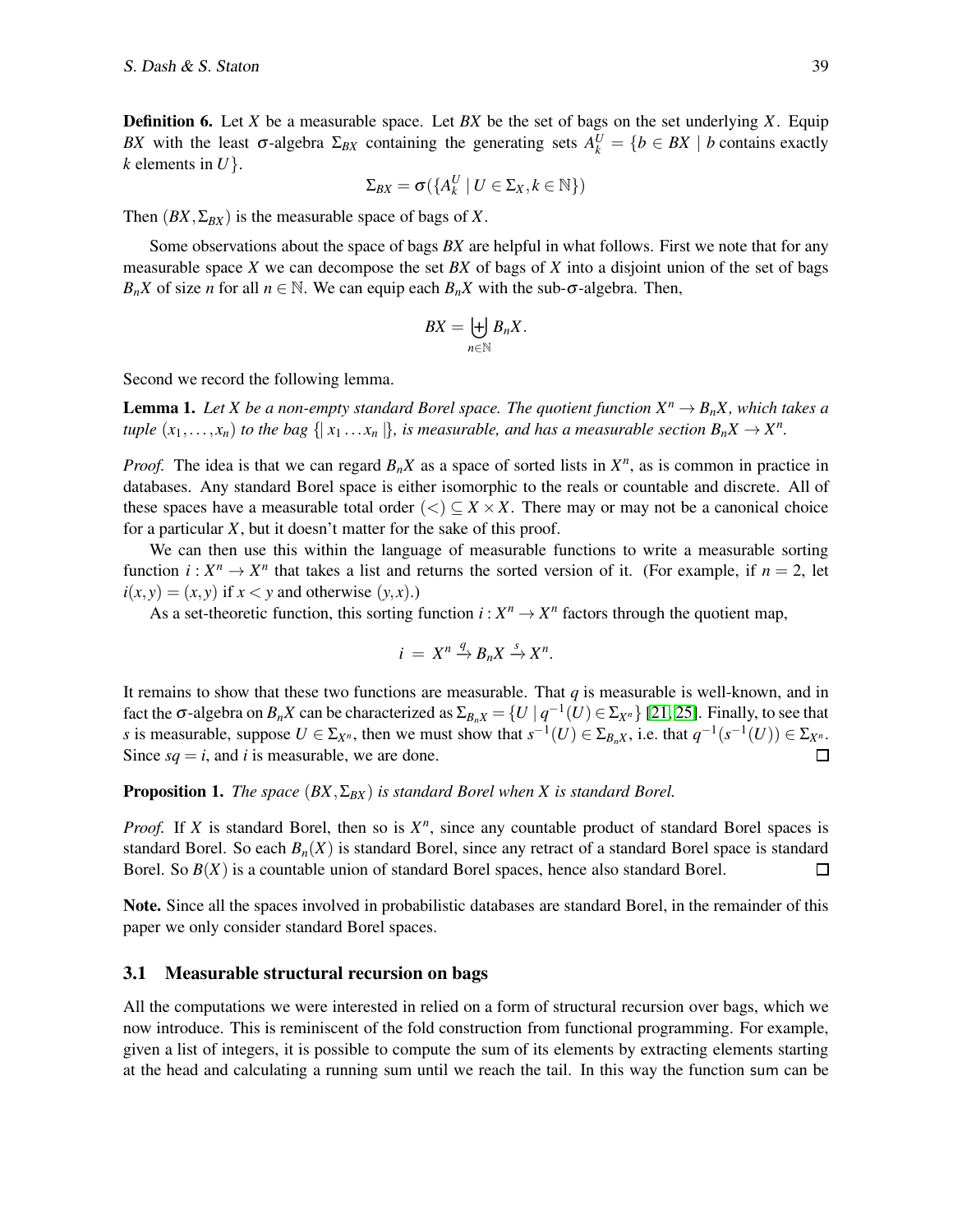defined as fold(plus, 0) where plus :  $\mathbb{N} \times \mathbb{N} \to \mathbb{N}$  plays the role of the accumulating function and 0 is the initial argument provided to plus along with the head of the list. If the list being considered is empty, the result of the fold is simply the initial argument provided, which in this case is 0. The same approach works for bags too, provided that our accumulating function will need to be such that the order in which it receives its arguments does not matter. This leads us to the definition of commutative functions. In the rest of this Section we define what it means to *measurably* fold a bag.

**Definition 7.** A function  $f: X \times Y \rightarrow Y$  is *commutative* if

$$
\forall x_1, x_2 \in X, y \in Y. \ f(x_1, f(x_2, y)) = f(x_2, f(x_1, y)).
$$

**Definition 8.** Let  $f: X \times Y \to Y$  be a measurable commutative function. Then define fold $f: Y \times BX \to Y$ to be the function which applies the accumulating function *f* with initial value  $y \in Y$  to each element of  $b \in BX$  one-by-one. Note that the order of selection of elements does not matter as f is commutative. We first define fold<sup>*n*</sup> for bags of size *n*. When  $n = 0$ , fold $^0_f(y, \emptyset) = y$ . For non-zero *n*,

$$
\begin{aligned} &\text{fold}_f^n: Y \times B_n X \to Y \\ &\text{fold}_f^n(y, \{ |x_1, \ldots, x_n| \}) = f(x_1, f(x_2, \ldots f(x_n, y) \ldots)). \end{aligned}
$$

From this, we obtain fold as the unique function coming out of the coproduct of each of the fold $^n<sub>f</sub>$ 's above, giving us

$$
\mathsf{fold}_f: Y \times BX \to Y.
$$

<span id="page-6-0"></span>**Theorem 1.** fold<sub>f</sub> is measurable for commutative measurable  $f: X \times Y \rightarrow Y$ .

*Proof.* We use Lemma [1.](#page-5-0) First we define fold on lists:

ofold<sup>n</sup><sub>f</sub>: 
$$
Y \times X^n \to Y
$$
  
ofold<sup>n</sup><sub>f</sub> $(y, (x_1,...,x_n)) = f(x_1, f(x_2,...f(x_n,y)...)).$ 

This is clearly measurable, because it is just built from composition of measurable functions and product operations. Next we note that for any section  $B_n X \to X^n$  of the quotient map,

$$
\mathsf{fold}_f^n = Y \times B_n X \xrightarrow{Y \times s} Y \times X^n \xrightarrow{\mathsf{ofold}_f^n} Y
$$

The commutativity of *f* means that the choice of section *s* does not matter. This again is a composition of measurable functions and so fold<sup>*n*</sup> is measurable. The full function fold<sub>*f*</sub>:  $Y \times BX \rightarrow Y$  is a copairing of measurable functions, and so it is measurable too. П

### <span id="page-6-1"></span>3.2 The space of bags as the free commutative monoid

In order to define a monoidal structure on the space of bags we first consider the function add :  $X \times BX \rightarrow BX$  which adds a single element to a bag, incrementing its multiplicity by one. It is clear that add is commutative.

**Proposition 2.** add :  $X \times BX \rightarrow BX$  is measurable.

*Proof.* Consider a measurable set  $A_k^U \in \Sigma_{BX}$ . This is the set of bags with exactly *k* elements belonging to *U*. Then add<sup>-1</sup>( $A_k^U$ ) is the set of pairs  $(x, b)$  such that add $(x, b) \in A_k^U$ . In other words, each bag in  $A_k^U$  is decomposed into a set of pairs consisting of an element from the bag and the remaining bag. We consider the cases when  $k = 0$  and when  $k > 0$ . In both these cases the inverse image map is in  $\Sigma_{X \times BX}$ .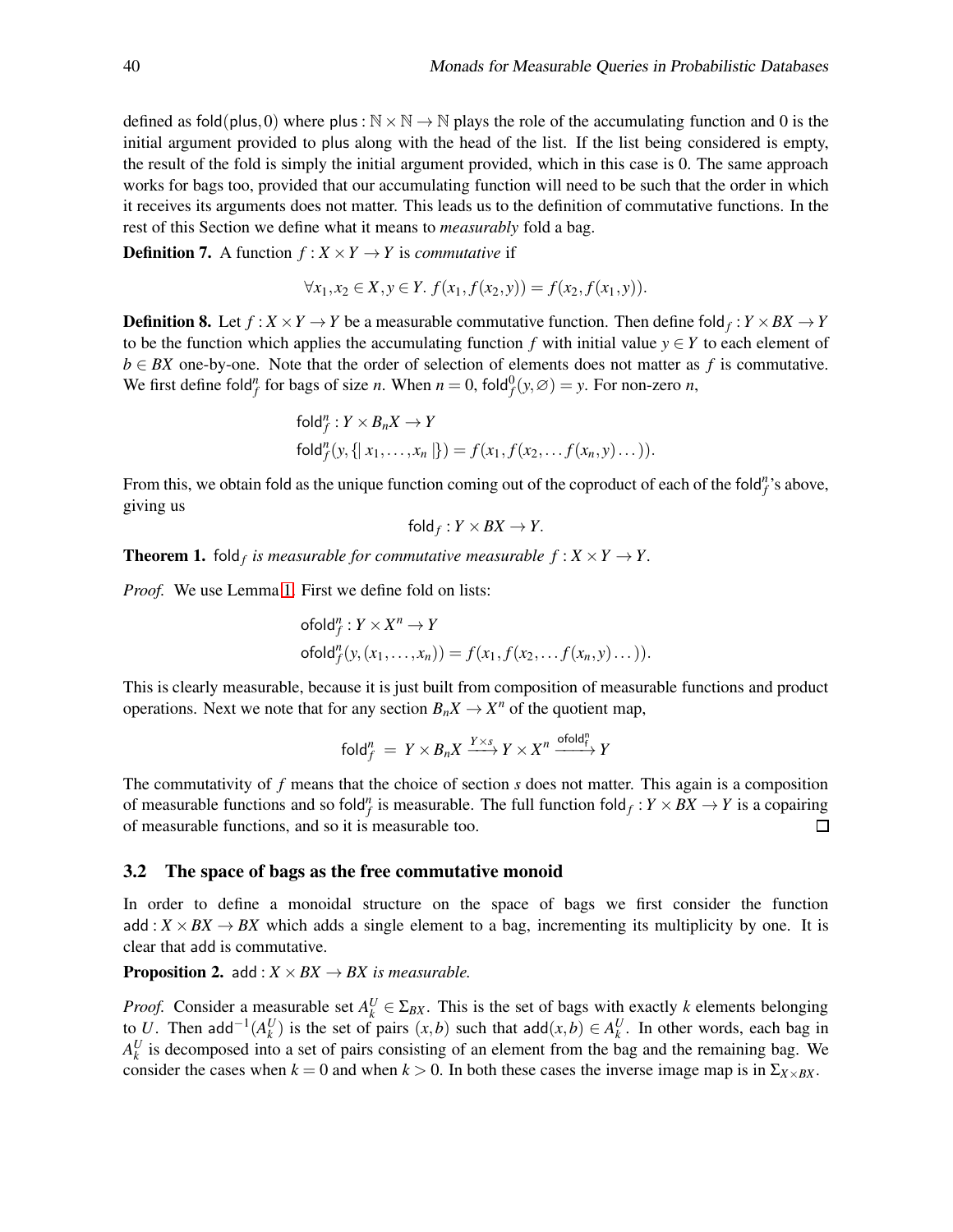- $k = 0$ : Here we consider the set of bags such that no element belongs to U. Then it is guaranteed that any element removed from the bag will be in  $\overline{U}$  and the remaining bag still in  $A_0^U$ , resulting in the inverse map being  $\overline{U} \times A_0^U$ , which is in  $\Sigma_{X \times BX}$ .
- $k > 0$ : Here each bag in the set has a non-zero number of elements in *U* and as a result we have two further cases depending on whether or not the element extracted from the bag is in *U*. If it is not in *U*, the pair consisting of the element and the remaining bag belongs to  $\overline{U} \times A_k^U$ . If it belongs to *U*, the pair is an element of  $U \times A_{k-1}^U$ . And so the inverse image of  $A_k^U$  under add is the union of these two sets. Each of these sets is an element of  $\Sigma_{X\times BX}$ ; consequently so too is their union.

 $\Box$ 

With add as an accumulating function we can define the disjoint union of two bags as a measurable function by considering the fold of add where one bag provides all the new elements to be added to the other bag, which acts as the base case.

$$
\begin{aligned} \uplus : BX \times BX &\to BX \\ \uplus (b_1, b_2) &= \text{fold}_{\text{add}}(b_1, b_2) \end{aligned}
$$

<span id="page-7-0"></span>**Theorem 2.** *For any standard Borel space X,*  $(BX, \forall, \emptyset)$  *is a free commutative monoid.* 

*Proof.* First note that  $(BX, \forall, \emptyset)$  is a commutative monoid. Given any commutative monoid  $(Y, +_Y, e_Y)$ and a map  $f: X \to Y$  we can define  $g = \text{fold}_{\text{monAcc}}: Y \times BX \to Y$  where monAcc is the composite

$$
monAcc = X \times Y \xrightarrow{f \times Y} Y \times Y \xrightarrow{+_{Y}} Y.
$$

From this we obtain the unique commutative monoid homomorphism  $f^*(b) = g(e_Y, b) : BX \to Y$ .  $\Box$ 

As an aside, we remark that a fold-like operation is sometimes regarded as immediate from the free (commutative) monoid property. For example, in a cartesian closed category with list objects  $X^*$ , the space  $Y \to Y$  is a monoid (under composition), and hence any map  $X \to (Y \to Y)$  induces a canonical monoid homomorphism  $X^* \to (Y \to Y)$ , which is a curried form of fold. However, the category of measurable spaces is *not* cartesian closed [\[1,](#page-14-0) [15\]](#page-15-18), and so we have recorded the existence of fold as a separate fact to the free commutative monoid property.

#### 3.3 The bag monad

We now use this universal property to describe the structure of the bag monad on standard Borel spaces.

- The unit  $\eta: X \to B(X)$  is given by the singleton bag:  $\eta(x) = \{ |x| \}$ . This is measurable because  $\eta^{-1}(A_k^U)$  is  $\overline{U}$  if  $k = 0$ ,  $U$  if  $k = 1$ , and  $\emptyset$  otherwise.
- The bind is given as follows. Informally, for  $f: X \to B(Y)$ , let  $f = \ll: B(X) \to B(Y)$ ,

$$
f = \ll \{ |x_1 ... x_n| \} = \biguplus_{i=1}^n f(x_i)
$$

Formally, we apply fold to the composite measurable function

$$
X\times B(Y)\xrightarrow{f\times B(Y)} B(Y)\times B(Y)\xrightarrow{\uplus} B(Y)
$$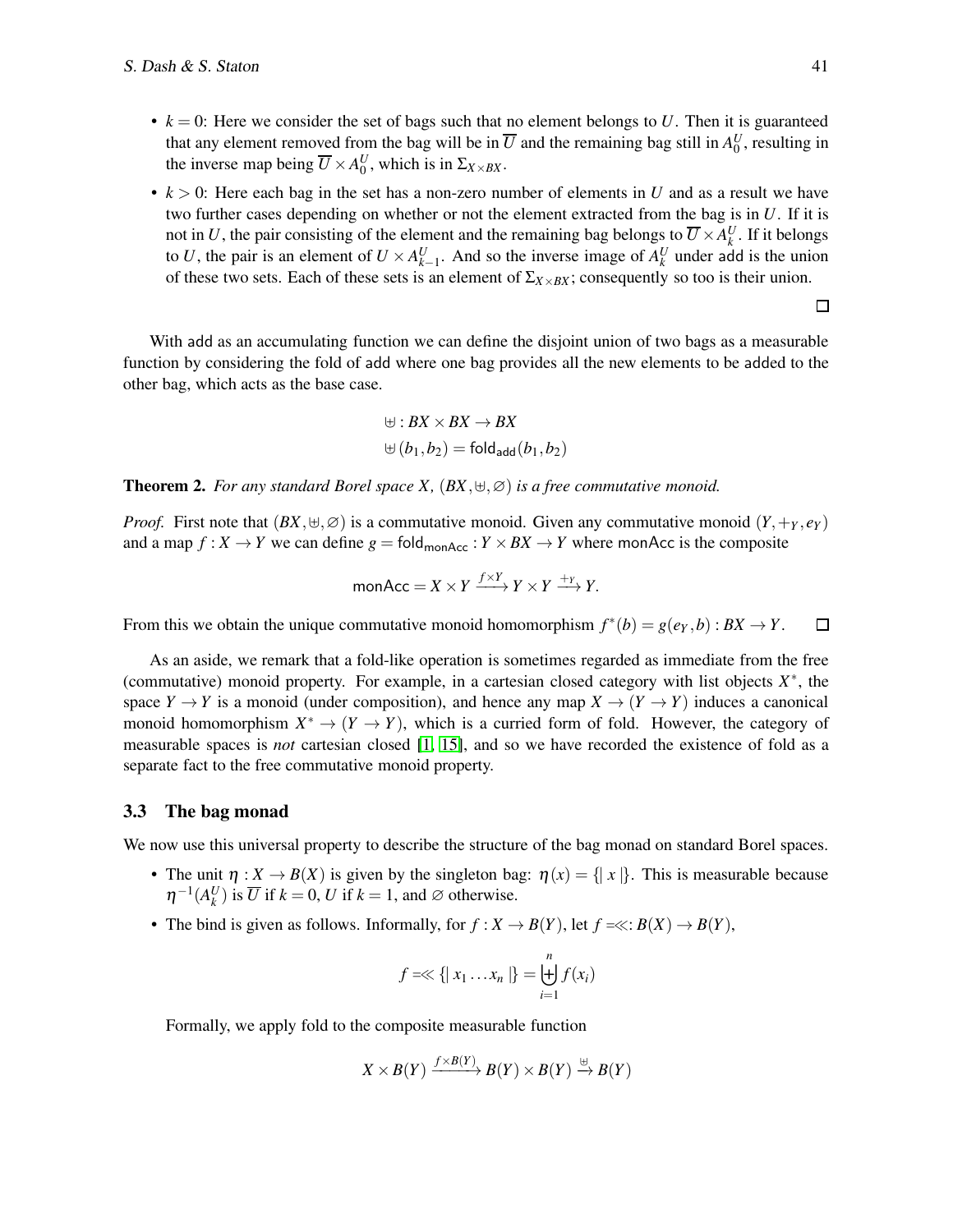to get a measurable function  $B(X) \times B(Y) \rightarrow B(Y)$ , and then pass in the empty set as the initial argument. Equivalently, the monad multiplication can be given by applying fold to the function

$$
\uplus : B(X) \times B(X) \to B(X)
$$

to get a measurable function  $\mu$  :  $B(B(X)) \to B(X)$ , by passing in  $\emptyset$  as the initial argument.

• The strength  $X \times B(Y) \to B(X \times Y)$  is given by applying fold to the function

$$
(\mathsf{add}, \pi_2): B(X \times Y) \times X \times Y \to B(X \times Y) \times X
$$

to get a measurable function  $B(X \times Y) \times X \times B(Y) \to B(X \times Y) \times X$ , and passing in the empty set as the initial argument and projecting the first result.

As an aside we note that in the statistics literature, it is quite common to regard  $B(X)$  as a space of integer valued measures on *X*. With this perspective, regarding *B* as a monad of measures, the strong monad structure on *B* is entirely analogous to the monad structure of the Giry monad *P*.

<span id="page-8-1"></span><span id="page-8-0"></span>**Theorem 3.**  $(B, \eta, \mu)$  *is a strong monad on the category of standard Borel spaces.* 

## 4 Measurable query operations on bags

In the standard theory of database modelling, relations are assumed to be sets, disallowing the existence of duplicates. Most database software, however, relax this restriction, often to save the cost of duplicate elimination. BALG ("bag algebra"), an algebra for manipulating bags, was first introduced in [\[13\]](#page-15-6). In that paper BALG was presented as an extension of the nested relation algebra (RALG), with a focus on the study of its expressive power and relative complexity to RALG. The authors showed that BALG as a query language was more expressive than RALG.

In this Section we will consider the entire BALG query language and show that it extends to measurable functions on bags.

For now we briefly review the query language BALG; we discuss these queries and their semantics in more detail later in this Section. The SINGLETON operation returns a singleton bag consisting of the input. Restructuring rows of tables is possible using the MAP *<sup>f</sup>* query, which applies the function *f* to every row in the table. The queries PRODUCT, DUNION, DIFFERENCE, UNION, and INTERSECT compute the product, disjoint union, difference, union, and intersection of the input tables respectively. The PROJECT query projects out user-specified columns. FLATTEN transforms a bag of bags to a bag consisting of the disjoint unions of all the internal bags. Duplicate elimination, or deduplication, is possible using the DEDUP query. Finally, we can compute the bag of sub-bags of any bag using POWERBAG, and the bag of subsets of any bag using POWERSET.

Given the expressiveness of the BALG query language it comes as no surprise that many operations can be defined in terms of each other. For example, the powerset of a bag is simply the deduplicated version of the powerbag. It is also known that the union and intersection of bags can be defined using the disjoint union and difference operators. To this end we will only consider the following minimal subset of BALG queries, in terms of which all other queries can be defined: {SINGLETON, FLATTEN, MAP, PRODUCT, PROJECT, SELECT, DUNION, DIFFERENCE, POWERBAG, DEDUP}.

Previous work: In their work, Grohe and Lindner  $[11]$  considered BALG<sup>[11](#page-8-2)</sup>, a subset of BALG restricted to bags of nesting level 1. That is, the queries of BALG<sup>1</sup> are defined on bags of type BX where

<span id="page-8-2"></span><sup>&</sup>lt;sup>1</sup>It is called BALG<sup>1</sup>, with superscript 1.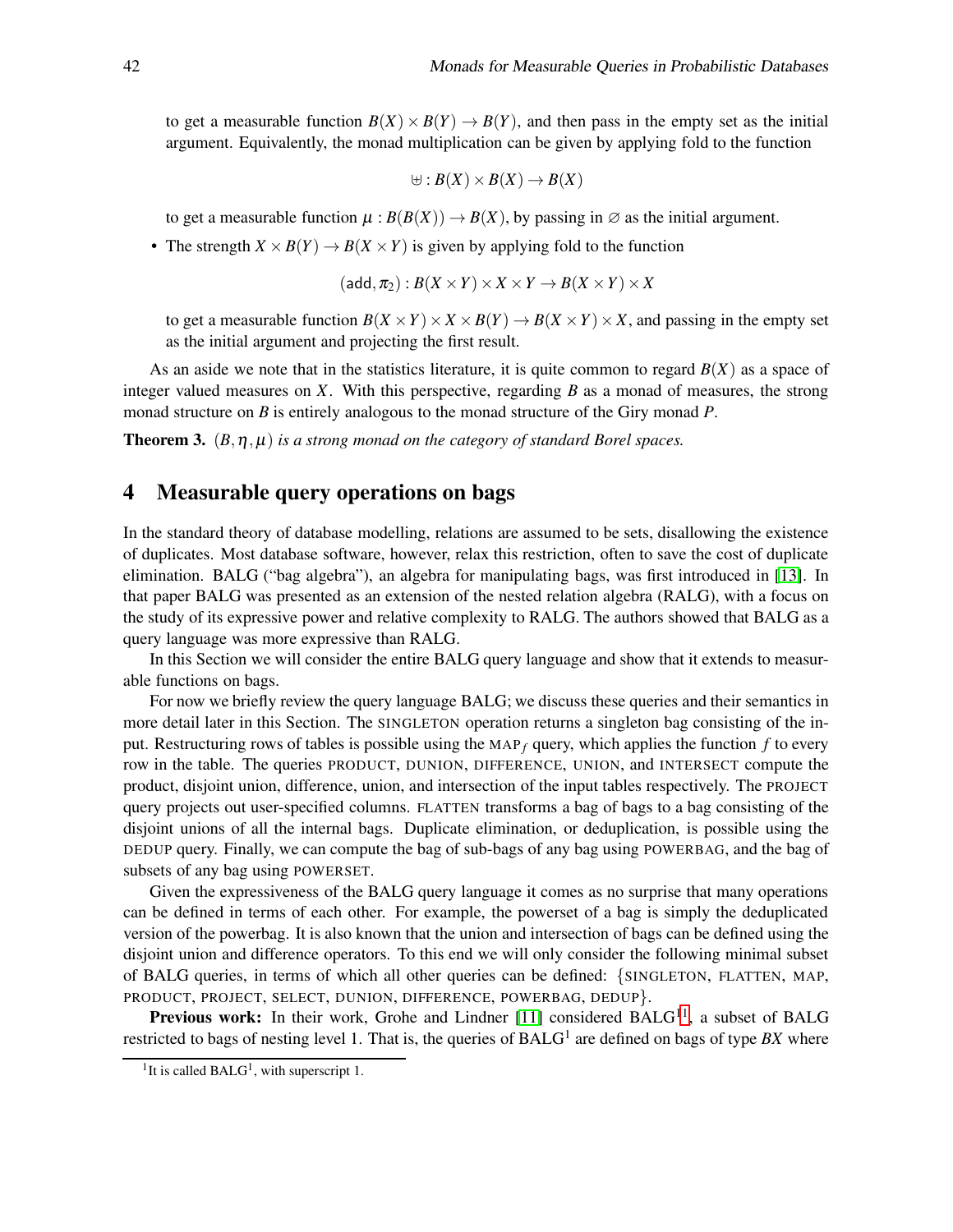X cannot have another type  $BY$  in its definition. The minimal set of queries for  $BALG<sup>1</sup>$  is the same set we consider here minus FLATTEN and POWERBAG since they operate on bags of bags. In their work Grohe and Lindner showed that  $BALG<sup>1</sup>$  queries extend to measurable functions on bags. We generalise their results and show, using our monadic and monoidal structure on bags, that all of BALG extends to measurable functions on bags, and give a clearer picture of how it comes together. Furthermore, we discuss the actions of grouping and aggregation as measurable queries in BALG.

## 4.1 Measurability of BALG queries

We provide a semantics to BALG queries by mapping each query to a measurable function on bags. The measurability of the semantics of the SINGLETON, FLATTEN, MAP, PRODUCT, PROJECT, and SELECT queries is guaranteed by defining their semantics as monad comprehensions. The measurability of the semantics of the remaining queries, DUNION, DIFFERENCE, POWERBAG, and DEDUP, is obtained by defining their semantics using our fold construction introduced in Section [3.](#page-4-1) Note that commutativity holds for all the measurable accumulating functions in the fold-based definitions to follow. The condition of commutativity is easy to check.

Bagging and flattening The semantics for the SINGLETON and FLATTEN queries are given by the unit  $\eta^B$  and multiplication  $\mu^B$  maps for the bag monad *B*. The measurability of these maps is proved in Theorem [3.](#page-8-0)

| $\llbracket$ SINGLETON $\rrbracket : X \rightarrow BX$            | $\llbracket$ FLATTEN $\rrbracket : B^2 X \to BX$  |
|-------------------------------------------------------------------|---------------------------------------------------|
| $\llbracket$ SINGLETON $\llbracket (x) = \eta_X^B(x) = \{  x  \}$ | $\llbracket$ FLATTEN $\rrbracket(b) = \mu_X^B(b)$ |

**Restructuring** The MAP<sub>f</sub> query comes parametrized with a measurable function  $f: X \rightarrow Y$  and its semantics is simply the functorial action of *B* on *f* , which yields yet another measurable map. This can equivalently be written using monad comprehension notation.

$$
[\![\mathbf{MAP}_f]\!]: BX \to BY \qquad [\![\mathbf{MAP}_f]\!](b) = B(f)(b)
$$

This can be neatly written using monad comprehension notation:  $\left[\text{MAP}_f\right](b) = \left\{ \left| f(x) \right| x \leftarrow b \right\}.$ 

Product and projection Monad comprehensions make it straightforward to define the PRODUCT of two bags where the arity of the resultant schema is the sum of the arities of the input schemas.

$$
\llbracket \text{PRODUCT} \rrbracket : B(X_1 \times \cdots \times X_m) \times B(Y_1 \times \cdots \times Y_n) \to B(X_1 \times \cdots \times X_m \times Y_1 \times \cdots \times Y_n)
$$
\n
$$
\llbracket \text{PRODUCT} \rrbracket (b_1, b_2) = \{ \mid (x_1, \ldots, x_m, y_1, \ldots, y_n) \mid (x_1, \ldots, x_m) \leftarrow b_1, (y_1, \ldots, y_n) \leftarrow b_2 \mid \}
$$

A similar treatment can be given to the PROJECT<sub>*i*1,...,*i<sub>k</sub>*</sub> query which projects out the  $i_1, \ldots, i_k$  indices of the input schema.

$$
\text{[PROJECT}_{i_1,\ldots,i_k}]: B(X_1 \times \cdots \times X_n) \to B(X_{i_1} \times \cdots \times X_{i_k})
$$
\n
$$
\text{[PROJECT}_{i_1,\ldots,i_k}](b) = \{ | (x_{i_1},\ldots,x_{i_k}) | (x_1,\ldots,x_n) \leftarrow b | \}
$$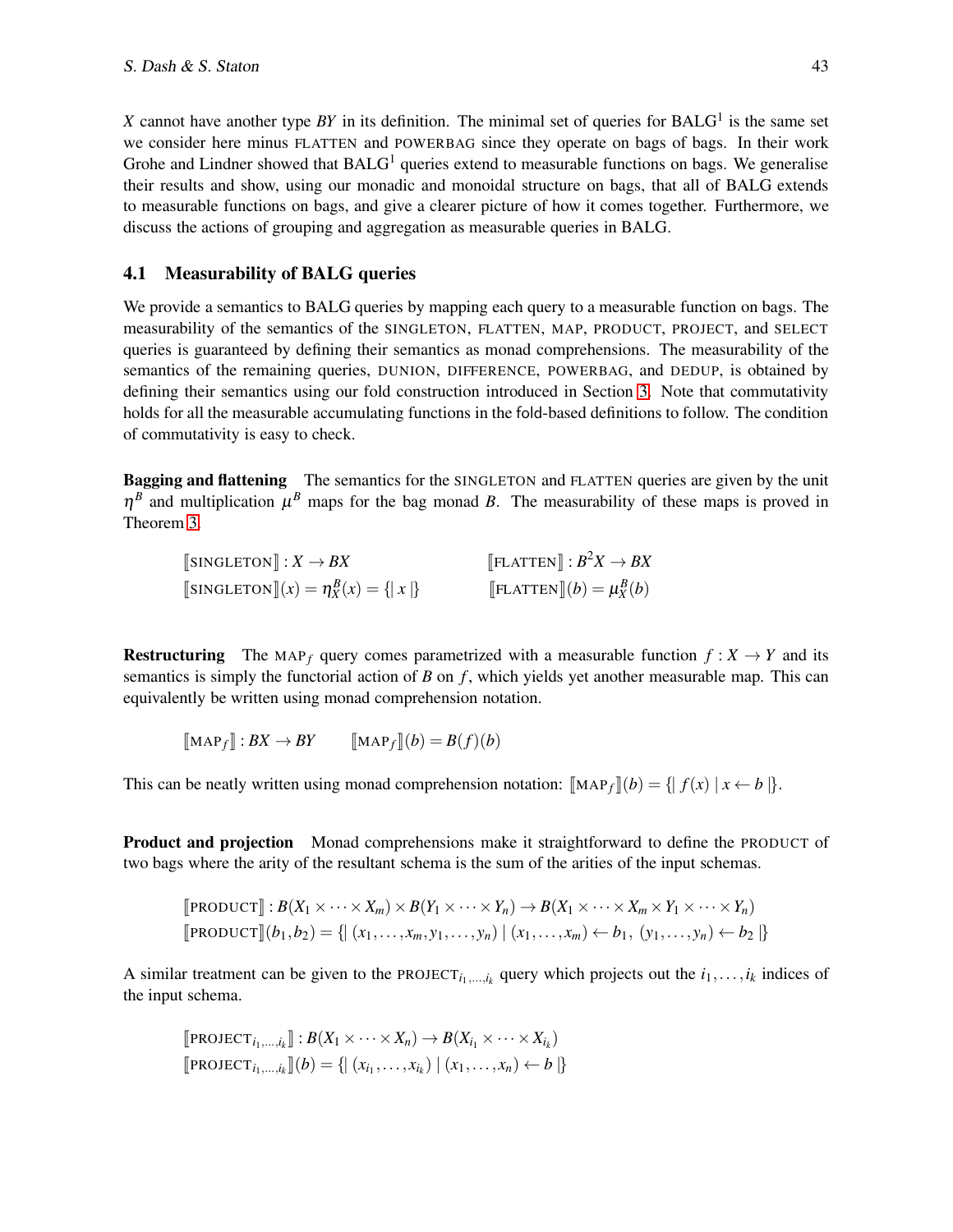**Selection** SELECT<sub>W</sub> is parametrized by a measurable Boolean predicate  $\psi : X \to$  Bool and filters out the rows in the input table satisfying  $\psi$ . We can lift  $\psi$  to the measurable function  $\hat{\psi}: X \to B1$ , where  $1 = \{ \star \}$  is the singleton space with a unique element.  $\hat{\psi}$  evaluates to  $\{ \star \}$  (resp.  $\emptyset$ ) when  $\psi$  evaluates to True (resp. False). This construction enables us to define the semantics of SELECT $_{\psi}$  as a monad comprehension where rows not satisfying  $\psi$  do not get included due to  $\hat{\psi}$  evaluating to the empty bag. (Define filter<sub>w</sub> to be this map.)

 $[\text{SELECT}_{\mathbf{W}}] : BX \to BX$   $[\text{SELECT}_{\mathbf{W}}](b) = \text{filter}_{\mathbf{W}}(b) = \{ |x | x \leftarrow b, x \leftarrow \hat{\mathbf{\Psi}}(x) | \}$ 

In monad comprehension syntax, for a monad with a given zero element (e.g.  $\varnothing \in BX$ ), a shorthand notation  $\{ | x | x \leftarrow b, \psi(x) | \}$  is often used.

**Disjoint union** DUNION simply computes the disjoint union of its arguments. In Section [3.2](#page-6-1) we defined the measurable disjoint union  $\forall$  :  $BX \times BX \rightarrow BX$  as fold<sub>add</sub>.

$$
\llbracket \text{DUNION} \rrbracket : BX \times BX \longrightarrow BX \qquad \llbracket \text{DUNION} \rrbracket (b_1, b_2) = b_1 \oplus b_2 = \text{fold}_{\text{add}}(b_1, b_2)
$$

Bag difference Bag difference is the first operation we consider that is not quite immediate from the monad and monoid structure. The idea is that, for instance,  $\left[DIFFERENCE\right]\left(\left\{1,1,2\right\},\left\{1,2,3\right\}\right) = \left\{1,2,3,4\right\}$ 1 |}. Defining bag difference as a fold requires a little care. To this end, we first define the measurable function remove which takes an element and a bag as input and returns either the same bag if that element did not belong to the bag, or a modified bag with one fewer instance of the given element. remove is defined as a fold over the accumulating function remAcc, which maintains a triple as an accumulator:

- the value  $x_{\text{rem}} \in X$  to be removed,
- a Boolean value indicating whether or not  $x_{\text{rem}}$  has already been removed (in order to prevent us from removing  $x_{\text{rem}}$  more than once),
- and the resulting bag (which is initially empty) to which elements are added.

Each of the three cases has been defined by combining tupling and add, both of which are measurable functions. From this it follows that remAcc is measurable.

remAcc: 
$$
X \times ((X \times \text{Bool}) \times BX) \rightarrow (X \times \text{Bool}) \times BX
$$
  
\nremAcc $(x, ((x_{\text{rem}}, c), b)) = \begin{cases} ((x_{\text{rem}}, \text{True}), \text{add}(x, b)) & \text{if } c = \text{True} \\ ((x_{\text{rem}}, \text{True}), b) & \text{if } x = x_{\text{rem}} \\ ((x_{\text{rem}}, \text{False}), \text{add}(x, b)) & \text{otherwise} \end{cases}$ 

To get the final bag after removal we project out the second element of the pair returned by remAcc.

$$
\mathsf{remove}: X \times BX \to BX \qquad \mathsf{remove}(x_{\mathsf{rem}},b) = \pi_2\left(\mathsf{fold}_{\mathsf{remAcc}}(((x_{\mathsf{rem}},\mathsf{False}),\varnothing),b)\right)
$$

Using remove we define the bag difference of  $b_1$  and  $b_2$  by letting  $b_1$  be the initial input and from it remove-ing each element in  $b_2$  one-by-one. The measurability of bag difference follows from the commutativity and measurability of remove.

$$
\llbracket \text{DIFFERENCE} \rrbracket : BX \times BX \longrightarrow BX \qquad \llbracket \text{DIFFERENCE} \rrbracket (b_1, b_2) = \text{fold}_{\text{remove}} (b_1, b_2)
$$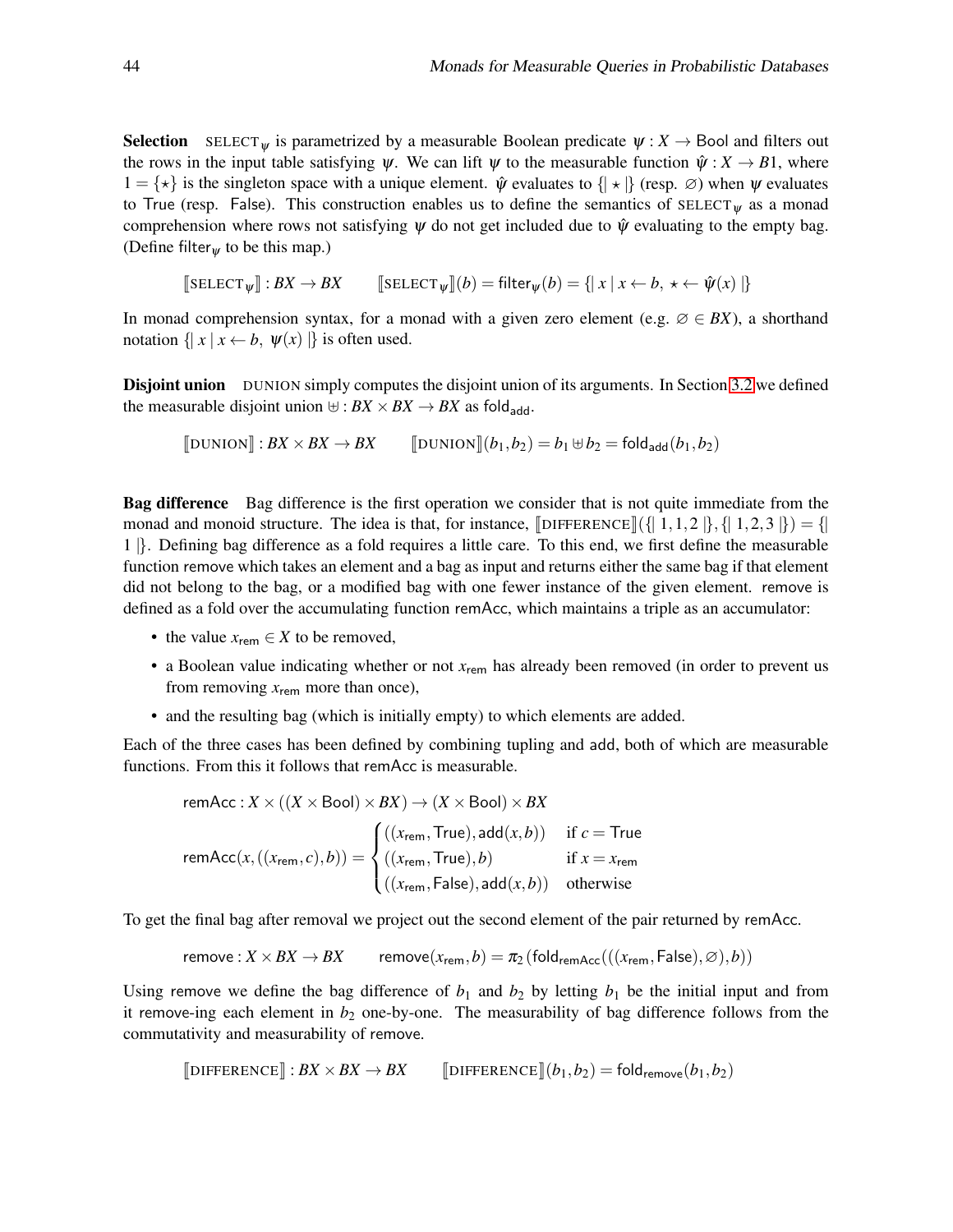**Powerbag** For example, the powerbag of the bag  $\{ | 1,1 | \}$  is  $\{ | \emptyset, \{ | 1 | \}, \{ | 1 | \}, \{ | 1,1 | \} | \}$ . The POWERBAG of a bag is defined by folding over the accumulating function powerAcc where for every new element *x* added to the accumulating bag of bags  $b_0$  we first add *x* to every bag in  $b_0$  and then take the disjoint union with the initial  $b_0$ . We define add<sub>*x*</sub> to be the *x*-section of add (that is, add<sub>*x*</sub>(*b*) = add(*x*,*b*)). Sections of measurable functions are measurable.

power $\mathsf{Acc}: X \times B^2 X \to B$  $[$ POWERBAG] :  $BX \to B^2X$  $\mathsf{powerAcc}(x, b_0) = b_0 \uplus B(\mathsf{add}_x)(b_0)$  [POWERBAG] $(b) = \mathsf{fold}_{\mathsf{powerAcc}}(\{\mid \varnothing \mid \}, b)$ 

**Deduplication** In order to DEDUPlicate a bag we recurse over its elements and add them to an accumulating bag one-by-one. We avoid multiplicities greater than one in the final bag by first filtering out the value we want to add from the accumulating bag before adding it, which is reflected in the definition of dedupAcc.

 $\text{dedupAcc}: X \times BX \to BX \quad \text{[DEDUP]}: BX \to BX \quad \text{dedupAcc}(x, b) = \text{add}(x, \text{filter}_{\neq x}(b)) \quad \text{[DEDUP]}(b) = \text{fold}_{\text{dedupAcc}}(\varnothing, b)$  $\text{dedupAcc}(x, b) = \text{add}(x, \text{filter}_{\neq x}(b))$ 

The function  $\neq x : X \to \text{Bool}$  is measurable since  $\neq x^{-1}(\{\text{True}\}) = X \setminus \{x\}$  and  $\neq x^{-1}(\{\text{False}\}) = \{x\}$ , both of which are measurable sets (due to *X* being standard Borel).

<span id="page-11-0"></span>Theorem 4. *BALG queries yield measurable functions on bags.*

### 4.2 Grouping and aggregation

Consider, for example, the table cast : Actor  $\times$  Movie from the database MovieFact introduced at the start of this paper. A natural query that one may want to compute is, *"How many movies has each actor appeared in?"* In order to calculate the answer to this we first need to be able to group actors with the bag of all the movies they appeared in. To this resultant table we can map a size function to the second column to get the numbers we need. Here we introduce a GROUP query to BALG and show that it is a measurable operation on bags.

**Definition 9.** The GROUP<sub>*p*1,*p*<sub>2</sub></sub> query acts on tables of schema  $X_1 \times \cdots \times X_k$  and is parametrized by two projection functions  $p_1: X_1 \times \cdots \times X_k \to X_{i_1} \times \cdots \times X_{i_m}$  and  $p_2: X_1 \times \cdots \times X_k \to X_{j_1} \times \cdots \times X_{j_n}$ . The result of this query is a table with schema  $(X_{i_1} \times \ldots \times X_{i_m}) \times B(X_{j_1} \times \cdots \times X_{j_n})$  where the elements of the first column are paired with the bag of elements they were related to in the input table. In other words, we group the rows of the table by the elements in the  $p_1$ -projection of the table.

The measurable bag-semantics for  $\text{GROUP}_{p_1, p_2}$  is given by

$$
\begin{aligned}\n\left[\text{GROUP}_{p_1,p_2}\right] : B(X_1 \times \cdots \times X_k) &\to B((X_{i_1} \times \cdots X_{i_m}) \times B(X_{j_1} \times \cdots \times X_{j_n})) \\
\left[\text{GROUP}_{p_1,p_2}\right](b) &= \left\{ \left| \ (i,B(p_2)(\text{filter}_{\lambda x,p_1(x)\equiv i}(b))) \mid i \leftarrow \left[\text{DEDUP}\right](B(p_1)(b)) \right| \right\} \\
&= \left\{ \left| \ (i,\{\mid p_2(x)\mid x \leftarrow b, p_1(x) = i \mid \}) \mid i \leftarrow \left[\text{DEDUP}\right](\{\mid p_1(x)\mid x \leftarrow b \mid \}) \right] \right.\right\}\n\end{aligned}
$$

In the monad comprehension we first project out the columns of interest using  $p_1$  and deduplicate the resultant bag. From this bag we extract out the rows indices by which we index the rows of the input bag. For each index *i* we return the pair consisting of *i* along with the  $p_2$ -projection of the input where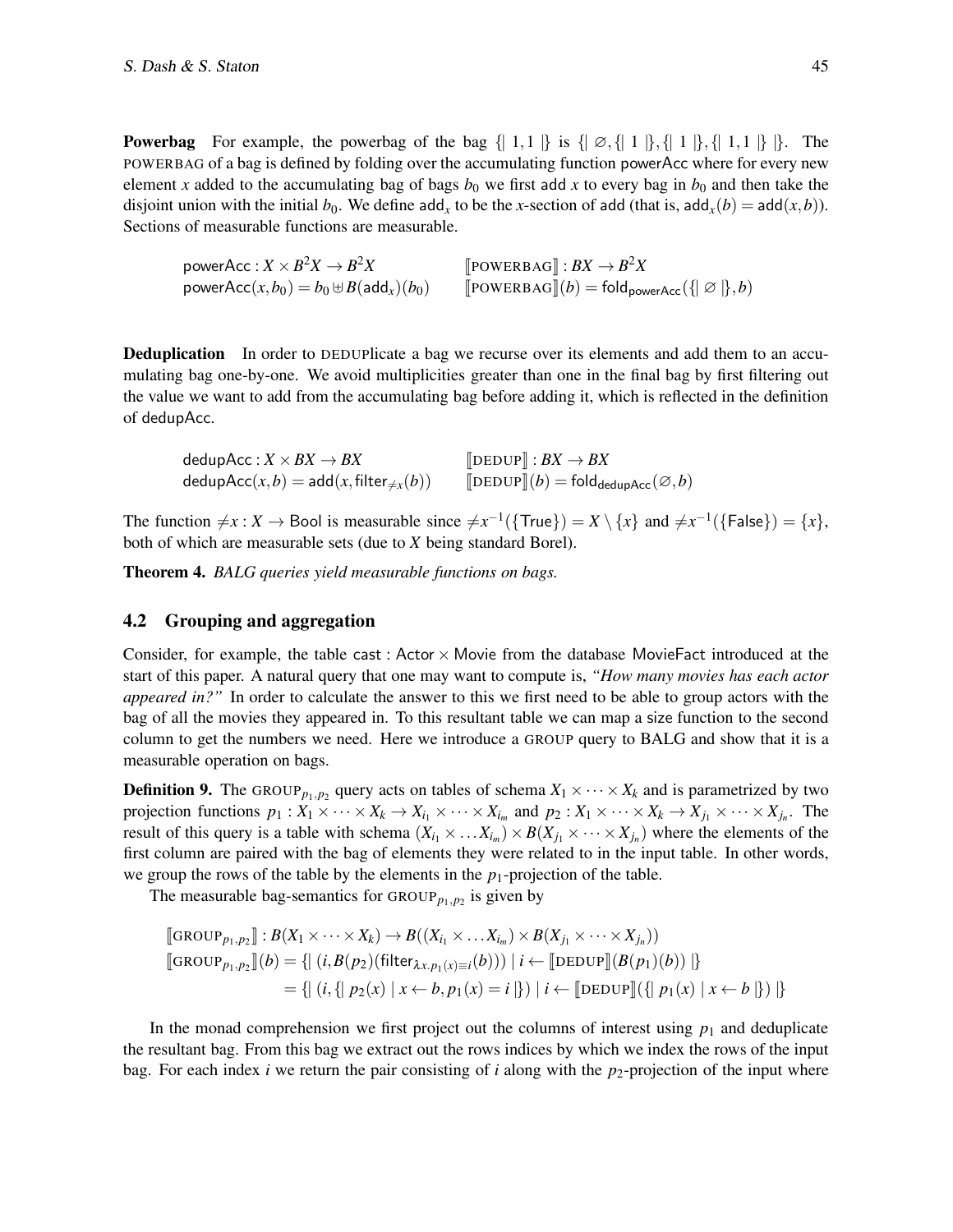the  $p_1$ -projection of the rows is equal to *i*. We can conclude that this query is measurable by defining it as a monad comprehension composed of other measurable functions.

Recall the actor grouping example suggested earlier. Given an input bag from  $B(\text{Actor} \times \text{Movie})$  we can apply GROUP $_{\pi_1,\pi_2}$  to create a table of rows relating actors to the bag of movies they appeared in. To this table we can apply  $MAP_{\lambda(x,y),(x,\text{size}(y))}$  to arrive at the final result. The function size: *B* Movie  $\rightarrow \mathbb{N}$ can be measurably defined as a fold, for example.

A second option for defining an group/aggregation query comes from an extension to monad comprehensions in Haskell where the syntax has been extended with the keywords group by [\[26\]](#page-16-8). This extension works for any strong monad, but the user needs to provide a grouping function which, in our case, needs to map a bag on *X* to a bag of bags on *X* where each sub-bag contains the same element. This can be written in BALG as

$$
\texttt{GROUP}^\star(b) = \texttt{MAP}_{\lambda i. \texttt{SELECT}_{\lambda x. x \equiv i}(b)}(\texttt{DEDUP}(b))
$$

So  $\llbracket$ GROUP' $\rrbracket : BX \to B^2X$ , with:

 $\left[\text{GROUP}'(b)\right] = \left\{ \left|\left|\left|\left|\left| x \right|\right| x \left| \right| \right| \right. \left\langle k \right| \left| k \right| \right| \in \text{DEDUP}(b) \right|\right\}$ 

The entire actor query can now be concisely written in the notation of [\[26\]](#page-16-8) as

 $\{|\left(\text{the } a, \text{size } m\right)| (a, m) \leftarrow \text{actorMovieTable}, \text{group by } a|\}.$ 

This modified comprehension syntax of [\[26\]](#page-16-8) works by implicitly changing the types of *a* and *m* from Actor and Movie in the right half of the comprehension to  $a \in B$  Actor and  $m \in B$  Movie on the left half. This allows us to apply the measurable aggregation function size :  $BX \to \mathbb{N}$  to *m*. The aggregation function used on *a* is the : *B* Actor  $\rightarrow$  Actor, which is some measurable function such that the(*b*) = *x* when *b* is a bag that only contains copies of *x*. (For example, we could sort *b* and return the first element.)

## <span id="page-12-0"></span>5 Generating probabilistic databases

The main focus of this paper has been measurable query languages (Theorem [4\)](#page-11-0). We now turn to the question of where probabilistic databases come from in the first place, particularly in the setting where they have infinite support. A good language for generating infinite probabilistic databases remains a topic of active research, but we now illustrate that the monads for probability *P* and bags *B* could be the basis of a good intermediate language.

#### 5.1 A distributive law

We recall the distributive law distributive the monads *P* and *B* that we provided in an earlier paper [\[6\]](#page-15-7) (see also [\[16,](#page-15-8) [19,](#page-15-9) [32\]](#page-16-9)):

$$
distr : B(P(X)) \to P(B(X))
$$

Using our fold technology (Thm. [1\)](#page-6-0) we can define the distributive law as distr = fold<sub>distrAcc</sub>, where

$$
distrAcc: P(X) \times P(B(X)) \to P(B(X))
$$
  
distrAcc =  $P(X) \times P(B(X)) \xrightarrow{\text{double strength}} P(X \times B(X)) \xrightarrow{P(\text{add})} P(B(X))$ 

As usual, this distributive law determines a monad structure on *P*◦*B* [\[2\]](#page-14-1).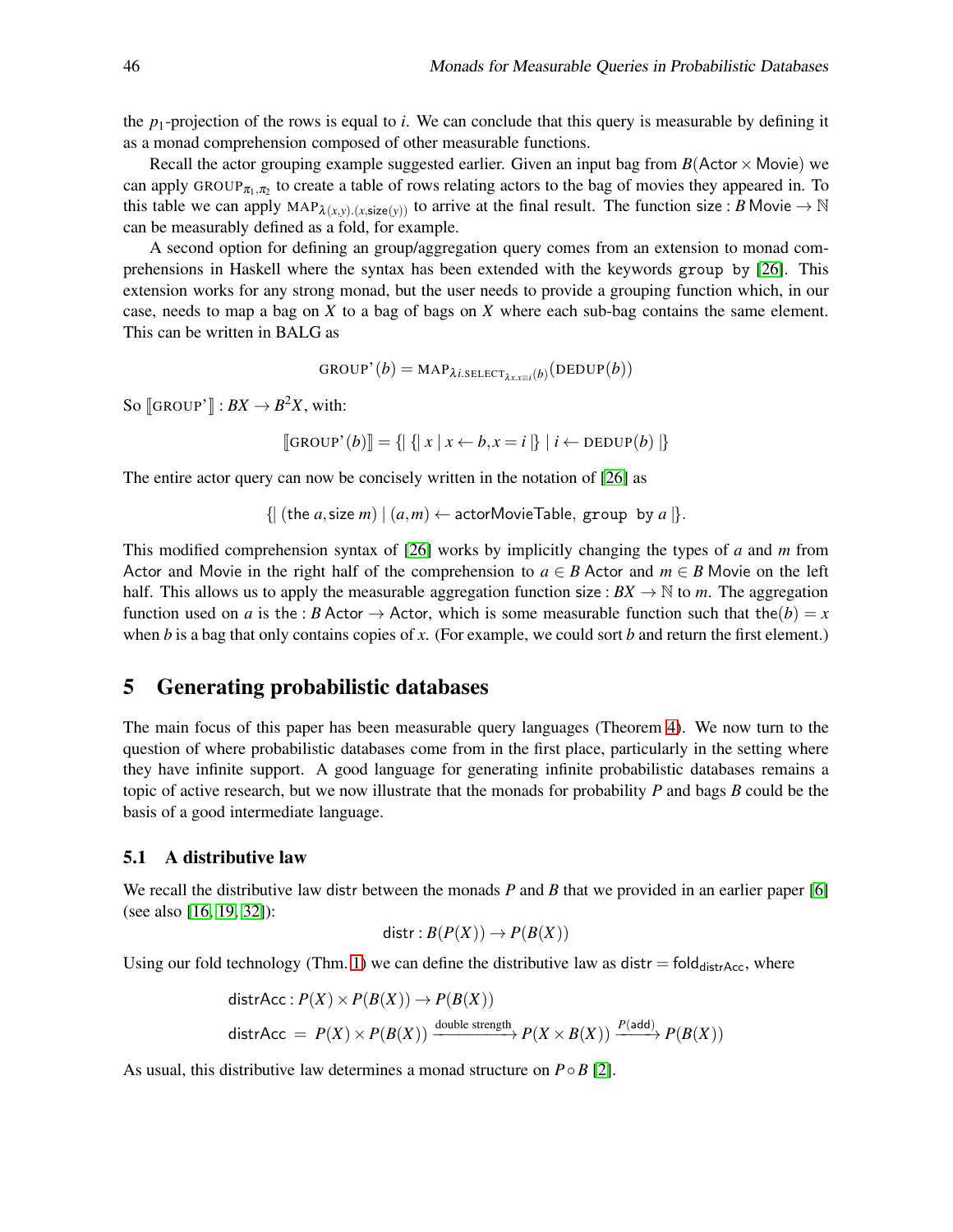### 5.2 Randomizing attributes

For a first example of a probabilistic database, suppose we are given a deterministic database of (movie,gross) pairs. We may then decide that the gross figure is inaccurate and should be subject to a noise from a normal distribution, yielding a probabilistic database. This can be done categorically by the following map:

 $B(\text{Movie} \times \mathbb{R}) \xrightarrow{B(\text{Movie} \times normal)} B(\text{Movie} \times P(\mathbb{R})) \xrightarrow{\text{strength}} B(P(\text{Movie} \times \mathbb{R})) \xrightarrow{\text{distr}} P(B(\text{Movie} \times \mathbb{R}))$ 

Since *PB* is a monad, we can use comprehension notation for it, and equivalently write the above generation method *addNoise* :  $B(\text{Movie} \times \mathbb{R}) \rightarrow P(B(\text{Movie} \times \mathbb{R}))$  as

$$
addNoise(b) = \{ (m,r') \mid (m,r) \leftarrow b, r' \leftarrow normal(r, 100000) \}
$$

Here we are implictly casting  $b \in B(X)$  to  $b \in P(B(X))$  and *normal*(*r*, 100000)  $\in P(\mathbb{R})$  to  $P(B(\mathbb{R}))$ , implicitly using the units  $\eta_P B : B(X) \to P(B(X))$  and  $P \eta_B : P(X) \to P(B(X))$ .

Another use-case for random attributes, studied in [\[12\]](#page-15-2), is to deal with null attributes by drawing them randomly from a vague prior distribution. This would also be easy to express using the *PB* monad.

### 5.3 Adding random records

We can also add and remove random records straightforwardly. We note a few helpful facts.

- The disjoint union operation  $⊎ : B(X) \times B(X) \rightarrow B(X)$  lifts to  $⊮ : P(B(X)) \times P(B(X)) \rightarrow P(B(X))$ by composing with the strength of *P*. In this way the composite monad *PB* has a commutative monoid structure.
- Since  $B(1) \cong \mathbb{N}$ , we can regard the Poisson distribution as a map in  $\mathbb{R} \to P(B(1))$ , parameterized by rate.

Now supposing we also have reasonably uniform distributions *r*-*actor* : *P*(Actor) and *r*-*movie* : *P*(Movie), we can delete some credits and generate random additional actors for movies, modelling the fact that some actors are unlisted:

$$
addRemove(b) = \{ | (a,m) | (a,m) \leftarrow b, 1 \leftarrow bernoulli(0.9) | \}
$$
  

$$
\uplus \{ | (a,m) | n \leftarrow poisson(3), a \leftarrow r\text{-}actor, m \leftarrow r\text{-}move | \}
$$

The first line deletes random rows with probability 0.1, and the second line adds in some extra actors (on average, 3 extra actors). Of course, a more sophisticated model could take into account other prior information such as relationships and ages between actors.

#### 5.4 Towards GDatalog

The GDatalog language has recently been proposed as a generative language for probabilistic databases [\[3,](#page-15-19) [10\]](#page-15-20). The language combines datalog-style features with continuous probability distributions.

In general, GDatalog is recursive. We have not treated recursion in this paper, so we focus on the non-recursive fragment. This can easily be translated into the *PB* monad. For example, consider the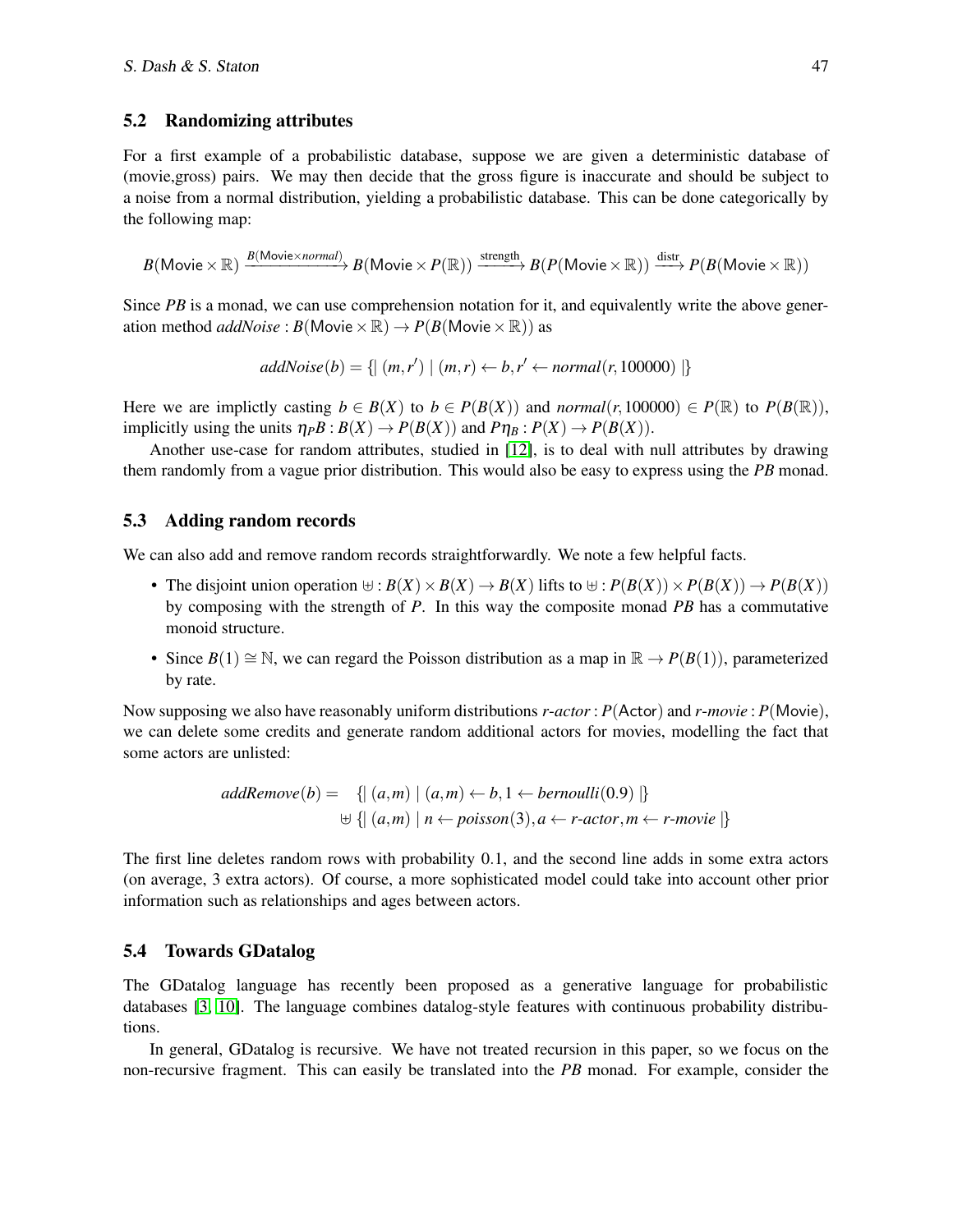following GDatalog program taken from [\[10\]](#page-15-20). The idea is to simulate possibly faulty burglar alarms which either go off because of a burglary or because of an earthquake.

```
\text{earthquake}(c, bernoulli(0.1)) \leftarrow \text{crimechance}(c, r)burglary(x,bernoulli(r)) \leftarrow address(x, c), crimechance(c, r)\langle x, \text{Bernoulli}(0.6) \rangle \leftarrow \text{address}(x, c), \text{earthquake}(c, 1)trigger(x,bernoulli(0.9)) \leftarrow burglary(x,1)\mathsf{alarm}(x) \leftarrow \mathsf{trigger}(x,1)
```
We will regard this as transforming a deterministic database into a probabilistic one,  $B(X) \rightarrow P(B(X))$ where

$$
X = (\text{earthquake}: \text{City} \times 2) \uplus (\text{crimechance}: \text{City} \times [0,1]) \uplus (\text{address}: \text{House} \times \text{City})
$$
  

$$
\uplus (\text{burglary}: \text{House} \times 2) \uplus (\text{trigger}: \text{House} \times 2) \uplus (\text{alarm}: \text{House})
$$

The GDatalog program can be translated almost verbatim as a sequence of definitions of a probabilistic database in *PB*(*X*) using monad comprehensions, starting from  $b \in B(X)$ , as follows.

*b*<sub>1</sub> = *b* ⊎ {| earthquake $(c, z)$  | crimechance $(c, r)$  ← *b*,*z* ← *bernoulli*(0.1) |} *b*<sub>2</sub> = *b*<sub>1</sub> ⊎ {| burglary(*x*,*z*) | crimechance(*c*,*r*) ← *b*<sub>1</sub>,address(*x*,*c*') ← *b*<sub>1</sub>,*c* = *c'*,*z* ← *bernoulli*(*r*) |} *b*<sub>3</sub> = *b*<sub>2</sub> ⊎ {| trigger(*x*,*z*) | address(*x*,*c*) ← *b*<sub>2</sub>, earthquake(*c'*,1) ← *b*<sub>2</sub>, *c* = *c'*, *z* ← *bernoulli*(0.6) |} *b*<sub>4</sub> = *b*<sub>3</sub> ⊎ {| trigger(*x*,*z*) | burglary(*x*, 1) ← *b*<sub>3</sub>,*z* ← *bernoulli*(0.9) |} *b*<sub>5</sub> = *b*<sub>4</sub>  $\uplus$  {| alarm(*x*) | trigger(*x*, 1) ← *b*<sub>4</sub> |}

One of the main results of [\[10\]](#page-15-20) is that GDatalog programs yield proper probabilistic databases, that is, that all the constructions are measurable. For examples such as this, in the non-recursive fragment, this measurability is immediate from the fact that we are programming in the *PB* monad, where everything is measurable.

## 6 Summary and outlook

We have shown that the bag monad on standard Borel spaces is strong (Thm. [3\)](#page-8-0) and supports a fold operation (Thm. [1\)](#page-6-0) which is connected to its characterization as the free commutative monoid. We have used this to show straightforwardly that all the bag query operations of BALG yield measurable queries (Thm. [4\)](#page-11-0), and so they are all safe to use in defining queries of probabilistic databases. This affirms the results in [\[11\]](#page-15-1), generalizing them to the full BALG language and clarifying the measurability arguments by factoring them through the measurability of the bag monad. Finally, in Section [5](#page-12-0) we have argued by illustrations that the combination of the bag and probability monads gives a powerful intermediate language for processes that generate probabilistic databases.

## References

- <span id="page-14-0"></span>[1] R. J. Aumann (1961): *Borel structures for function spaces*. Illinois Journal of Mathematics 5, pp. 614–630, doi:[10.1215/ijm/1255631584](http://dx.doi.org/10.1215/ijm/1255631584).
- <span id="page-14-1"></span>[2] Jon Beck (1969): *Distributive laws*. In B. Eckmann, editor: Seminar on Triples and Categorical Homology Theory, Springer Berlin Heidelberg, Berlin, Heidelberg, pp. 119–140, doi:[10.1007/BFb0083084](http://dx.doi.org/10.1007/BFb0083084).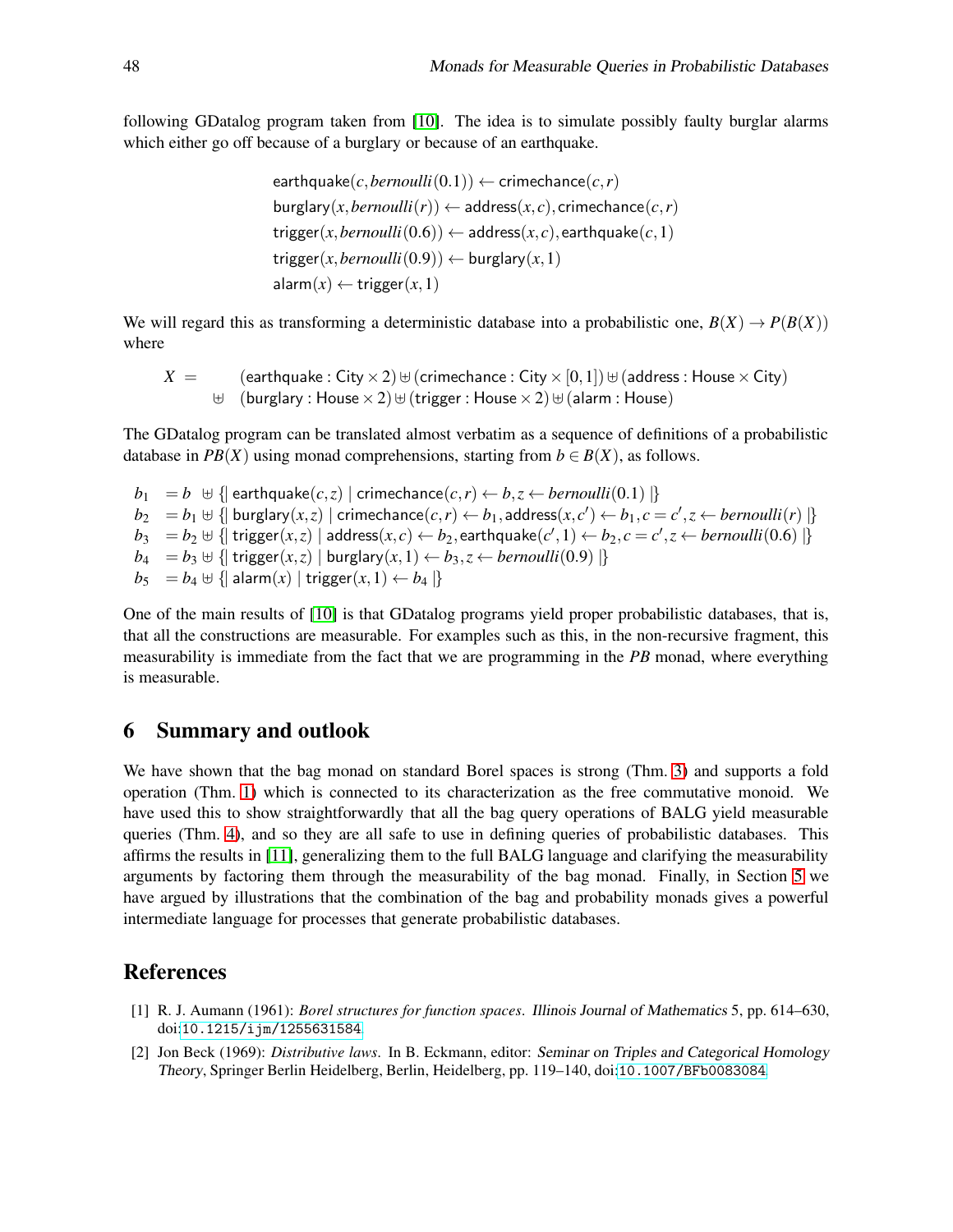- <span id="page-15-19"></span>[3] Vince B´ar´any, Balder ten Cate, Benny Kimelfeld, Dan Olteanu & Zografoula Vagena (2017): *Declarative Probabilistic Programming with Datalog*. ACM Transactions on Database Systems (TODS) 42(4), doi:[10.](http://dx.doi.org/10.1017/S1471068409003767) [1017/S1471068409003767](http://dx.doi.org/10.1017/S1471068409003767).
- <span id="page-15-0"></span>[4] Peter Buneman, Leonid Libkin, Dan Suciu, Val Tannen & Limsoon Wong (1994): *Comprehension Syntax*. SIGMOD Rec. 23(1), pp. 87–96, doi:[10.1145/153850.153853](http://dx.doi.org/10.1145/153850.153853).
- <span id="page-15-4"></span>[5] I I Ceylan, A Darwiche & Guy Van den Broeck (2016): *Open-World Probabilistic Databases*. In: Proc. KR <sup>2016</sup>, doi:[10.1016/j.artint.2021.103474](http://dx.doi.org/10.1016/j.artint.2021.103474).
- <span id="page-15-11"></span><span id="page-15-7"></span>[6] S. Dash & S. Staton (2020): *A monad for probabilistic point processes*. In: Proc. ACT <sup>2020</sup>, doi:[10.4204/](http://dx.doi.org/10.4204/EPTCS.333.2) [EPTCS.333.2](http://dx.doi.org/10.4204/EPTCS.333.2).
- [7] L De Raedt & A Kimmig (2015): *Probabilistic (logic) programming concepts*. Machine Learning 100(1), pp. 5–47, doi:[10.1007/s10994-015-5494-z](http://dx.doi.org/10.1007/s10994-015-5494-z).
- <span id="page-15-5"></span>[8] Mich`ele Giry (1982): *A categorical approach to probability theory*. In: Categorical aspects of topology and analysis (Ottawa, Ont., 1980), Lecture Notes in Mathematics 915, Springer, Berlin, pp. 68–85, doi:[10.1007/](http://dx.doi.org/10.1007/BFb0092872) [BFb0092872](http://dx.doi.org/10.1007/BFb0092872).
- <span id="page-15-13"></span>[9] Alexandre Goy & Daniela Petrisan (2020): *Combining probabilistic and non-deterministic choice via weak distributive laws*. In: Proc. LICS <sup>2020</sup>, doi:[10.1145/3373718.3394795](http://dx.doi.org/10.1145/3373718.3394795).
- <span id="page-15-20"></span>[10] Martin Grohe, Benjamin Lucien Kaminski, Joost-Pieter Katoen & Peter Lindner: *Generative Datalog with Continuous Distributions*. In: Proc. PODS <sup>2020</sup>, pp. 347–360, doi:[10.1145/3375395.3387659](http://dx.doi.org/10.1145/3375395.3387659).
- <span id="page-15-1"></span>[11] Martin Grohe & Peter Lindner (2019): *Probabilistic Databases with an Infinite Open-World Assumption*. In: Proc. PODS <sup>2019</sup>, pp. 17–31, doi:[10.1145/3294052.3319681](http://dx.doi.org/10.1145/3294052.3319681).
- <span id="page-15-6"></span><span id="page-15-2"></span>[12] Martin Grohe & Peter Lindner (2020): *Infinite Probabilistic Databases*. In: Proc. ICDT <sup>2020</sup>, doi:[10.4230/](http://dx.doi.org/10.4230/LIPIcs.ICDT.2020.16) [LIPIcs.ICDT.2020.16](http://dx.doi.org/10.4230/LIPIcs.ICDT.2020.16).
- [13] Stephane Grumbach, Leonid Libkin, Tova Milo & Limsoon Wong (1996): *Query languages for bags: expressive power and complexity*. SIGACT News (Database Theory Column), pp. 30–37, doi:[10.1145/153850.](http://dx.doi.org/10.1145/153850.153853) [153853](http://dx.doi.org/10.1145/153850.153853).
- <span id="page-15-16"></span>[14] Gerco van Heerdt, Justin Hsu, Joel Ouaknine & Alexandra Silva (2018): *Convex Language Semantics for Nondeterministic Probabilistic Automata*. In: Proc. ICTAC <sup>2018</sup>, doi:[10.1007/3-540-45319-9\\_1](http://dx.doi.org/10.1007/3-540-45319-9_1).
- <span id="page-15-18"></span>[15] C. Heunen, O. Kammar, S. Staton & H. Yang (2017): *A convenient category for higher-order probability theory*. In: Proc. LICS <sup>2017</sup>, IEEE Press, doi:[10.1109/LICS.2017.8005137](http://dx.doi.org/10.1109/LICS.2017.8005137).
- <span id="page-15-8"></span>[16] Bart Jacobs (2021): *From Multisets over Distributions to Distributions over Multisets*. In: Proc. LICS <sup>2021</sup>, doi:[10.1109/LICS52264.2021.9470678](http://dx.doi.org/10.1109/LICS52264.2021.9470678).
- <span id="page-15-12"></span>[17] Bart Jacobs (2021): *Multinomial and Hypergeometric distributions in Markov Categories*. In: Proc. MFPS <sup>2021</sup>.
- <span id="page-15-3"></span>[18] Ravi Jampani, Fei Xu, Mingxi Wu, Luis Leopoldo Perez, Christopher Jermaine & Peter J. Haas (2008): *MCDB: A Monte Carlo Approach to Managing Uncertain Data*. In: Sigmod <sup>2008</sup>, doi:[10.1145/1376616.](http://dx.doi.org/10.1145/1376616.1376686) [1376686](http://dx.doi.org/10.1145/1376616.1376686).
- <span id="page-15-9"></span>[19] Klaus Keimel & Gordon Plotkin: *Mixed powerdomains for probability and nondeterminism*. arXiv:1612.01005, doi:[10.23638/LMCS-13\(1:2\)2017](http://dx.doi.org/10.23638/LMCS-13(1:2)2017).
- <span id="page-15-10"></span>[20] A K Lew, M Agrawal, D Sontag & V K Mansinghka (2021): *PClean: Bayesian Data Cleaning at Scale with Domain-Specific Probabilistic Programming*. In: Proc. AISTATS <sup>2021</sup>.
- <span id="page-15-17"></span>[21] Odile Macchi (1975): *The Coincidence Approach to Stochastic Point Processes*. Advances in Applied Probability 7, pp. 83–122, doi:[10.2307/1425855](http://dx.doi.org/10.2307/1425855).
- <span id="page-15-14"></span>[22] Matteo Mio & Valeria Vignudelli (2020): *Monads and quantitative equational theories for nondeterminism and probabilities*. In: Proc. CONCUR <sup>2020</sup>, doi:[10.4230/LIPIcs.CONCUR.2020.28](http://dx.doi.org/10.4230/LIPIcs.CONCUR.2020.28).
- <span id="page-15-15"></span>[23] Michael W. Mislove, Joël Ouaknine & James Worrell (2003): *Axioms for Probability and Nondeterminism*. In: Proc. EXPRESS <sup>2003</sup>, doi:[10.1016/j.entcs.2004.04.019](http://dx.doi.org/10.1016/j.entcs.2004.04.019).